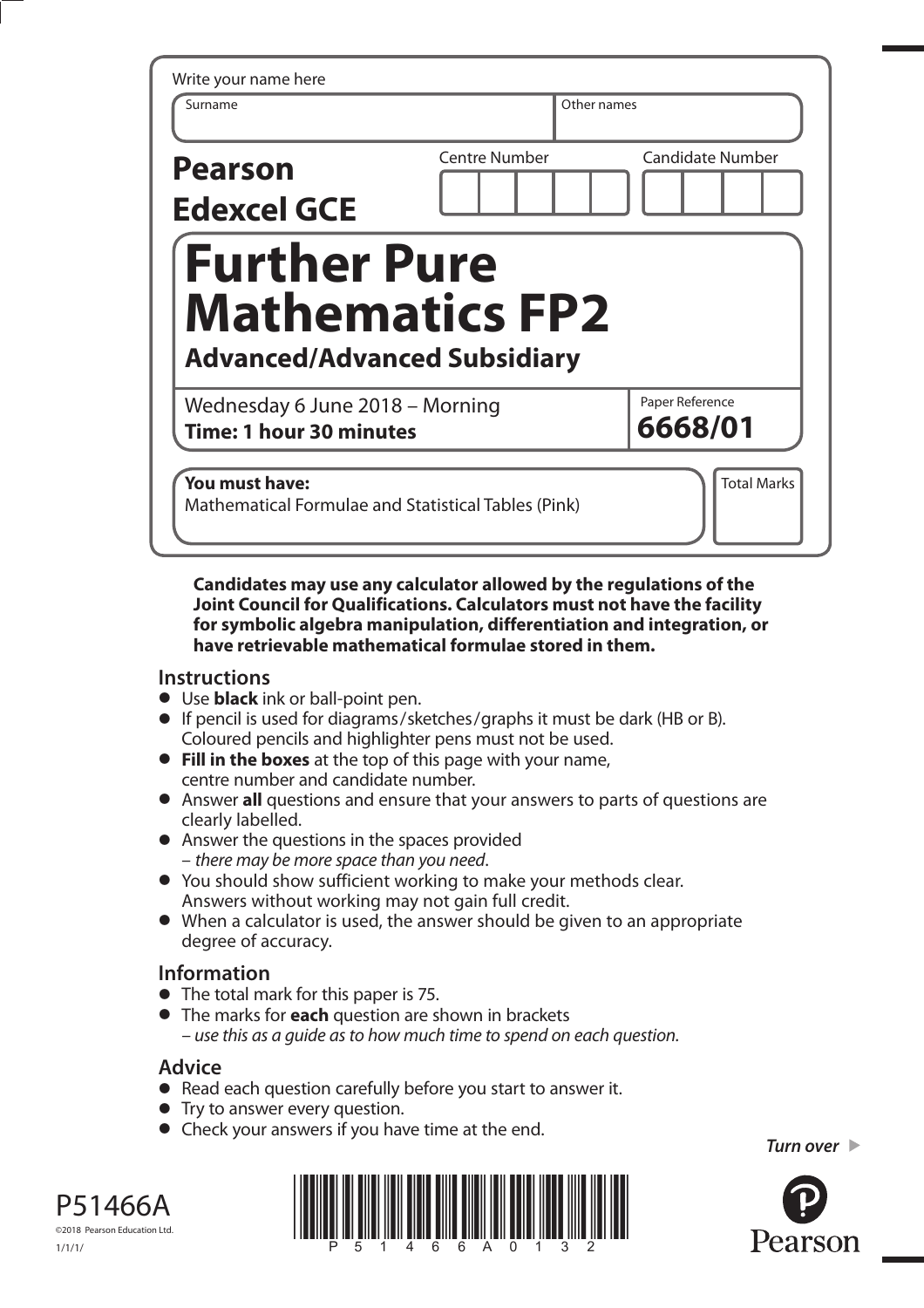1. (a) Express 
$$
\frac{1}{(r+3)(r+4)}
$$
 in partial fractions.  
\n(b) Hence, using the method of differences, show that\n
$$
\sum_{r=1}^{n} \frac{1}{(r+3)(r+4)} = \frac{n}{a(n+a)}
$$
\nwhere *a* is a constant to be found.  
\n(c) Find the exact value of 
$$
\sum_{r=15}^{n} \frac{1}{(r+3)(r+4)}
$$
\n(2)

Leave

**DO NOT WRITE IN THIS AREA** 

**POMOTIVE MITHING** 

**DOMOTIVE IN EAST ASSESS** 

XXXX

Þ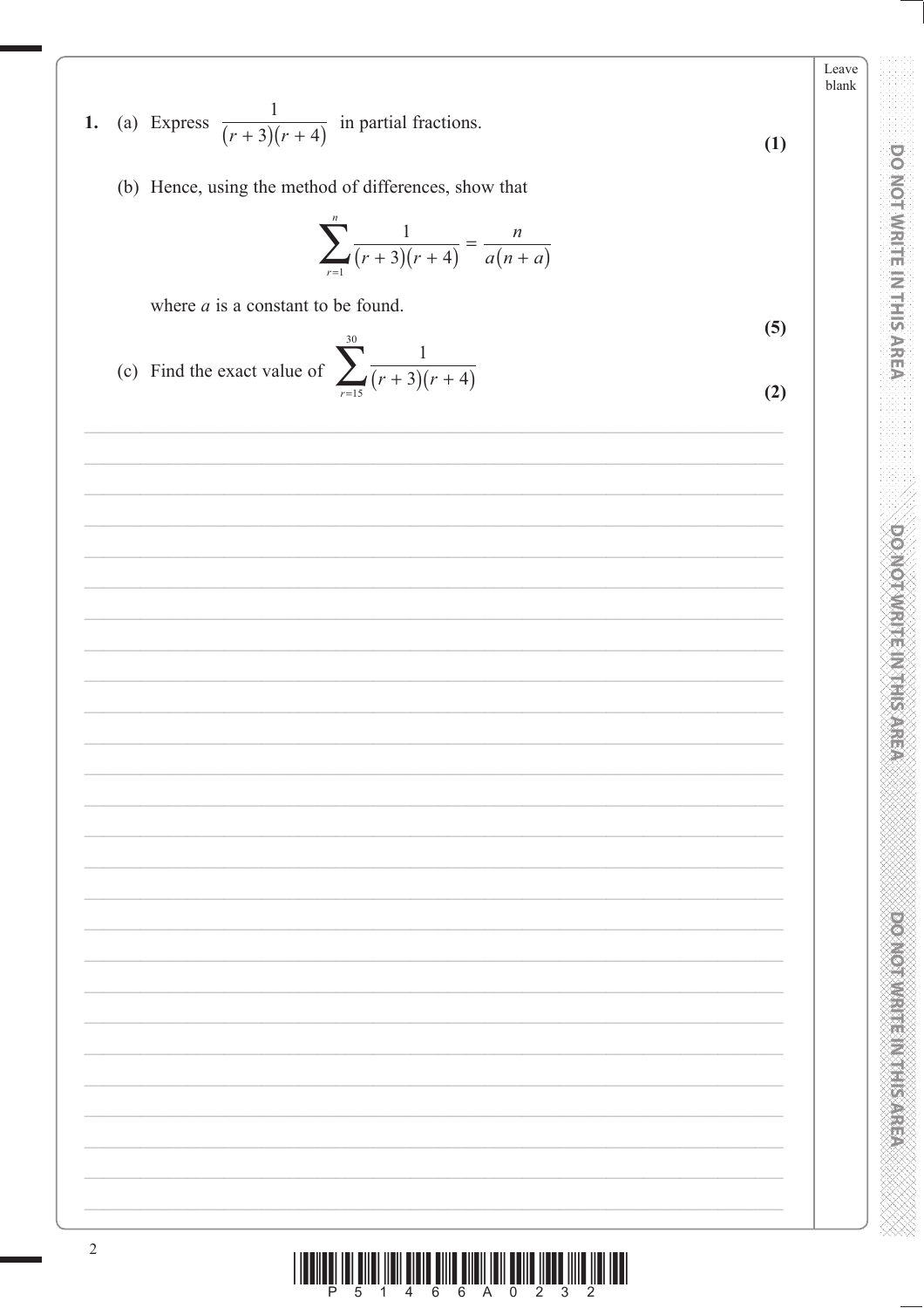| Question 1 continued | Leave<br>blank |
|----------------------|----------------|
|                      |                |
|                      |                |
|                      |                |
|                      |                |
|                      |                |
|                      |                |
|                      |                |
|                      |                |
|                      |                |
|                      |                |
|                      |                |
|                      |                |
|                      |                |
|                      |                |
|                      |                |
|                      |                |
|                      |                |
|                      |                |
|                      |                |
|                      |                |
|                      |                |
|                      |                |
|                      |                |
|                      |                |
|                      |                |
|                      |                |
|                      | $\mathfrak{Z}$ |

**RONOTWATENTHISAREA** 

**Expression Controller Concepts** 

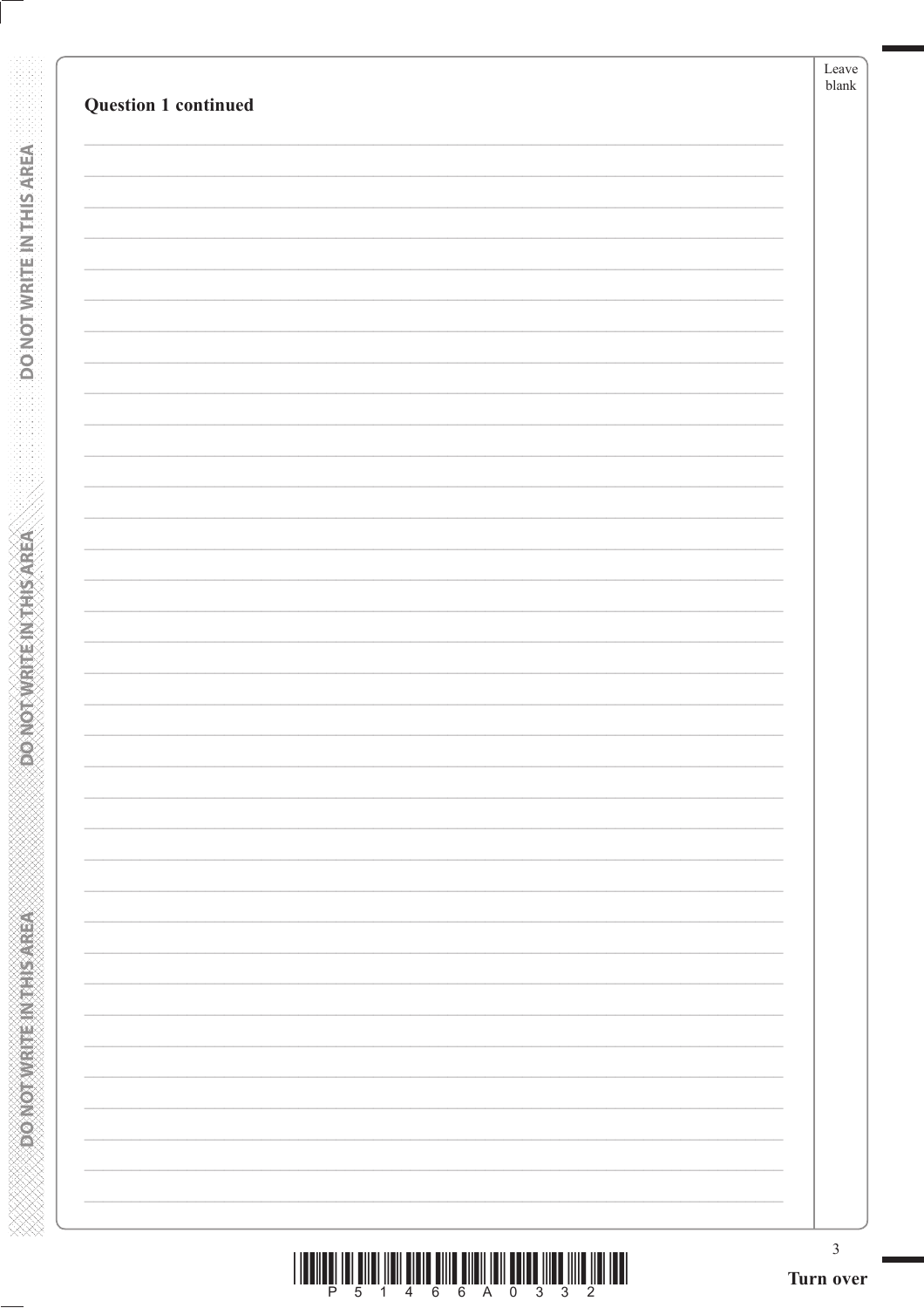| <b>Question 1 continued</b> | Leave<br>$\ensuremath{\mathit{blank}}$ |
|-----------------------------|----------------------------------------|
|                             |                                        |
|                             |                                        |
|                             |                                        |
|                             |                                        |
|                             |                                        |
|                             |                                        |
|                             |                                        |
|                             |                                        |
|                             |                                        |
|                             |                                        |
|                             |                                        |
|                             |                                        |
|                             |                                        |
|                             |                                        |
|                             |                                        |
|                             |                                        |
|                             |                                        |
|                             |                                        |
|                             |                                        |
|                             |                                        |
|                             |                                        |
|                             |                                        |
|                             |                                        |
|                             |                                        |
|                             |                                        |
|                             |                                        |
|                             |                                        |
|                             |                                        |
|                             |                                        |
|                             |                                        |
|                             |                                        |
|                             |                                        |
|                             |                                        |
|                             |                                        |
|                             |                                        |
|                             |                                        |
|                             |                                        |
|                             |                                        |
|                             |                                        |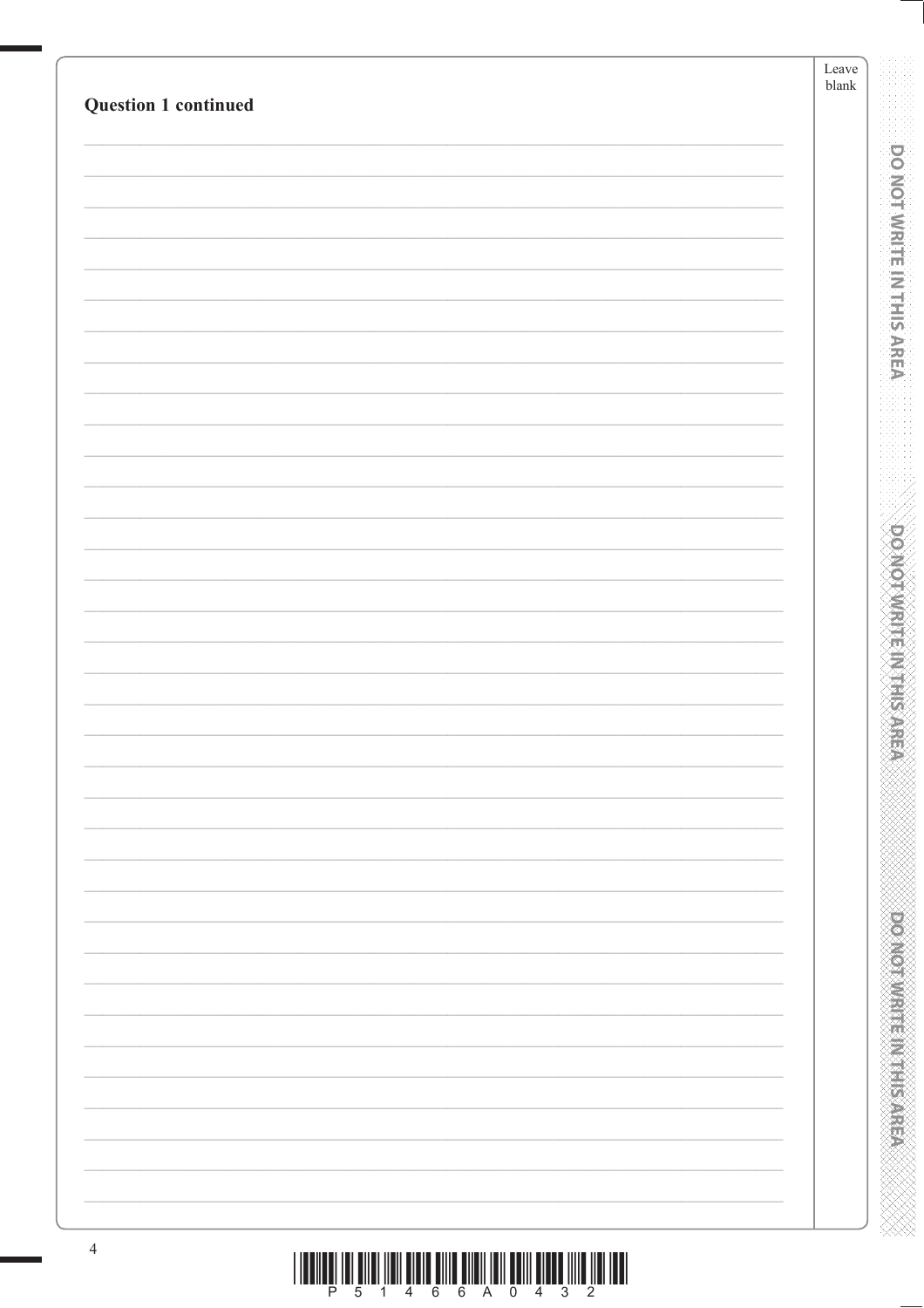| Question 1 continued |                 | Leave<br>blank |
|----------------------|-----------------|----------------|
|                      |                 |                |
|                      |                 |                |
|                      |                 |                |
|                      |                 |                |
|                      |                 |                |
|                      |                 |                |
|                      |                 |                |
|                      |                 |                |
|                      |                 |                |
|                      |                 |                |
|                      |                 |                |
|                      |                 |                |
|                      |                 |                |
|                      |                 |                |
|                      |                 |                |
|                      |                 |                |
|                      |                 |                |
|                      |                 | Q1             |
|                      | (Total 8 marks) |                |

**RONOTWATENTHISAREA** 

**DONOTWRITEINTHISAREA**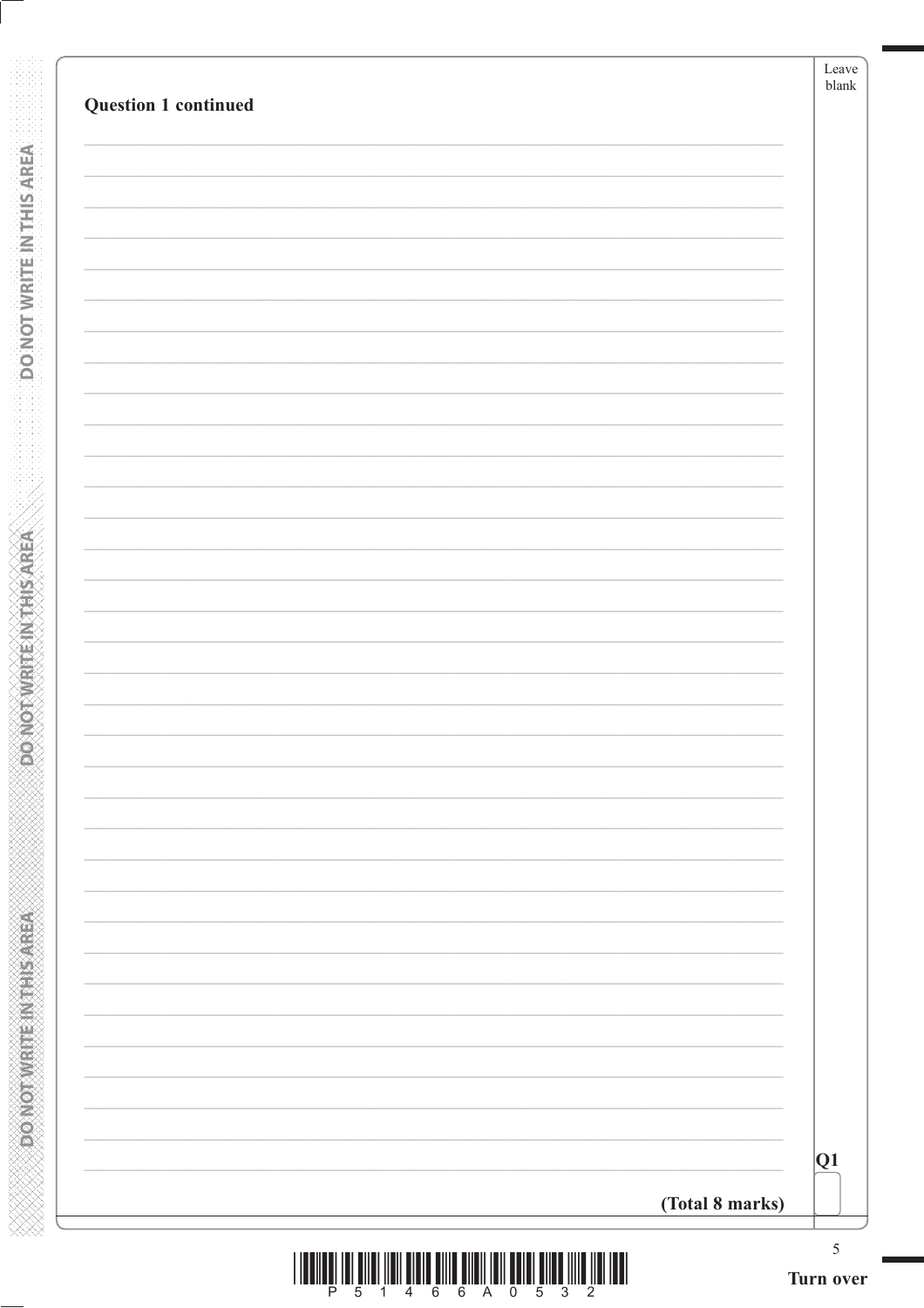Leave blank

**DO NOT WRITE IN THIS AREA** 

**DOMOTIVISITION STREP** 

**PONODIAL PROPERTY** 

A transformation from the  $z$ -plane to the  $w$ -plane is given by  $2.$ 

$$
w = \frac{1 - iz}{z}, \qquad z \neq 0
$$

The transformation maps points on the real axis in the  $z$ -plane onto the line  $l$  in the  $w$ -plane.

Find an equation of the line l.

 $(4)$ 

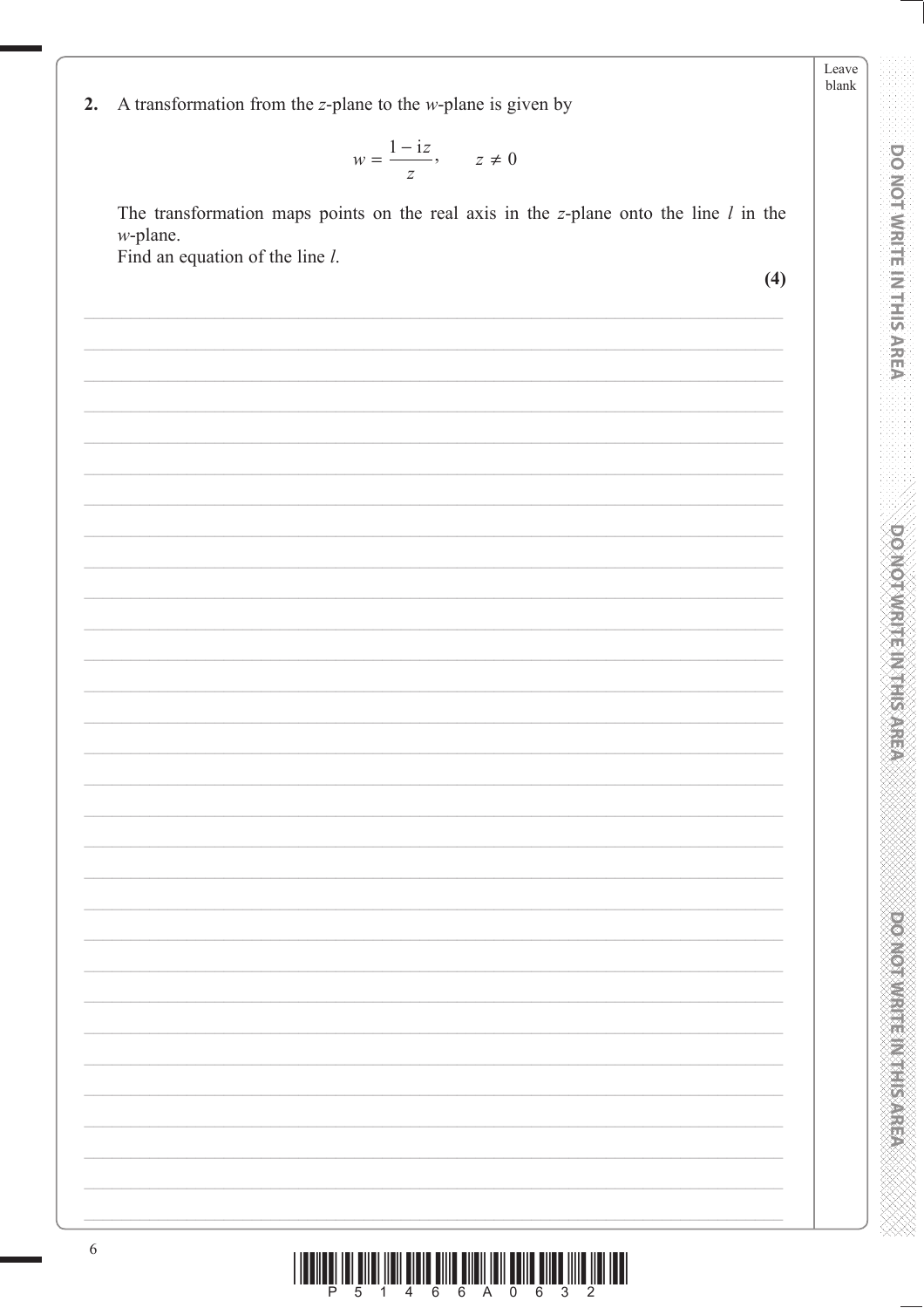| <b>Question 2 continued</b> |                 | Leave<br>$\ensuremath{\textrm{blank}}$ |
|-----------------------------|-----------------|----------------------------------------|
|                             |                 |                                        |
|                             |                 |                                        |
|                             |                 |                                        |
|                             |                 |                                        |
|                             |                 |                                        |
|                             |                 |                                        |
|                             |                 |                                        |
|                             |                 |                                        |
|                             |                 |                                        |
|                             |                 |                                        |
|                             |                 |                                        |
|                             |                 |                                        |
|                             |                 |                                        |
|                             |                 |                                        |
|                             |                 |                                        |
|                             |                 |                                        |
|                             |                 |                                        |
|                             |                 |                                        |
|                             |                 |                                        |
|                             |                 |                                        |
|                             |                 |                                        |
|                             |                 |                                        |
|                             |                 | $\overline{Q}2$                        |
|                             | (Total 4 marks) |                                        |
|                             |                 |                                        |

**BONOTWATENTHISAREA** 

**RENEWALK CONCORDING** 

|  |  | <u> Bilim Bilim in bilim Bilim Bilim bilim bilim bilim bilim bilim bilim bilim bilim bilim bilim bilim bilim bili</u> |  |  |  |  |
|--|--|-----------------------------------------------------------------------------------------------------------------------|--|--|--|--|
|  |  | P 5 1 4 6 6 A 0 7 3 2                                                                                                 |  |  |  |  |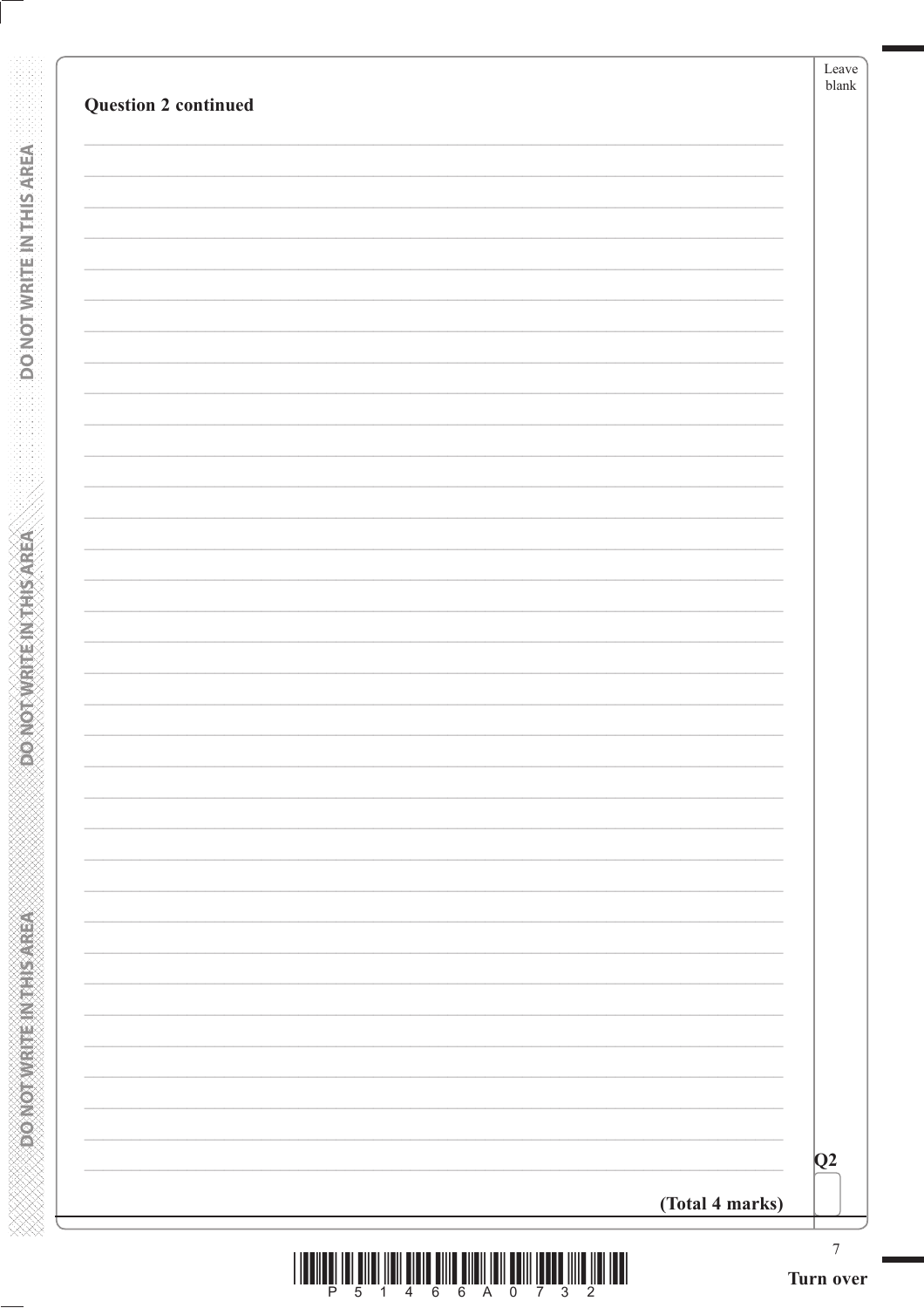3. (a) By writing  $\frac{\pi}{12} = \frac{\pi}{3} - \frac{\pi}{4}$ , show that (i)  $\sin\left(\frac{\pi}{12}\right) = \frac{1}{4}(\sqrt{6} - \sqrt{2})$ (ii)  $\cos\left(\frac{\pi}{12}\right) = \frac{1}{4}(\sqrt{6} + \sqrt{2})$  $(4)$ 

(b) Hence find the exact values of  $z$  for which

$$
z^4 = 4\left(\cos\frac{\pi}{3} + i\sin\frac{\pi}{3}\right)
$$

Give your answers in the form  $z = a + ib$  where  $a, b \in \mathbb{R}$ 

 $(5)$ 

Leave blank

**DO NOT WRITE IN THIS AREA** 

**DOMOTIVIRE IN THE STREP** 

**DOMOTIVE INTERNATION**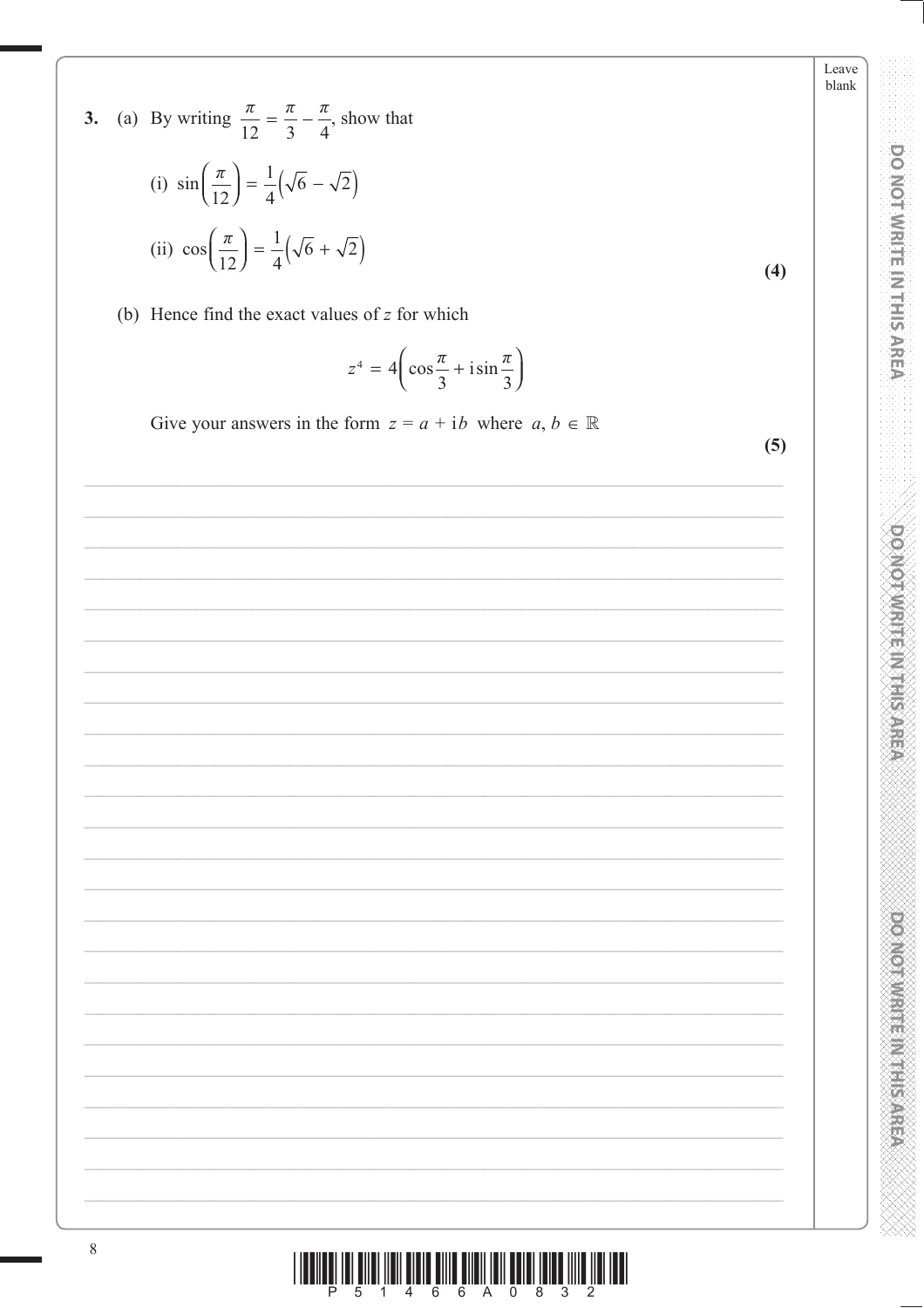| Question 3 continued | Leave<br>${\tt blank}$ |
|----------------------|------------------------|
|                      |                        |
|                      |                        |
|                      |                        |
|                      |                        |
|                      |                        |
|                      |                        |
|                      |                        |
|                      |                        |
|                      |                        |
|                      |                        |
|                      |                        |
|                      |                        |
|                      |                        |
|                      |                        |
|                      |                        |
|                      |                        |
|                      |                        |
|                      |                        |
|                      |                        |
|                      |                        |
|                      |                        |
|                      |                        |
|                      |                        |
|                      |                        |
|                      |                        |
|                      |                        |
|                      |                        |
|                      | 9                      |

**RONOTWATENTHISAREA** 

**SOONOT WRITEIN THIS AREA** 

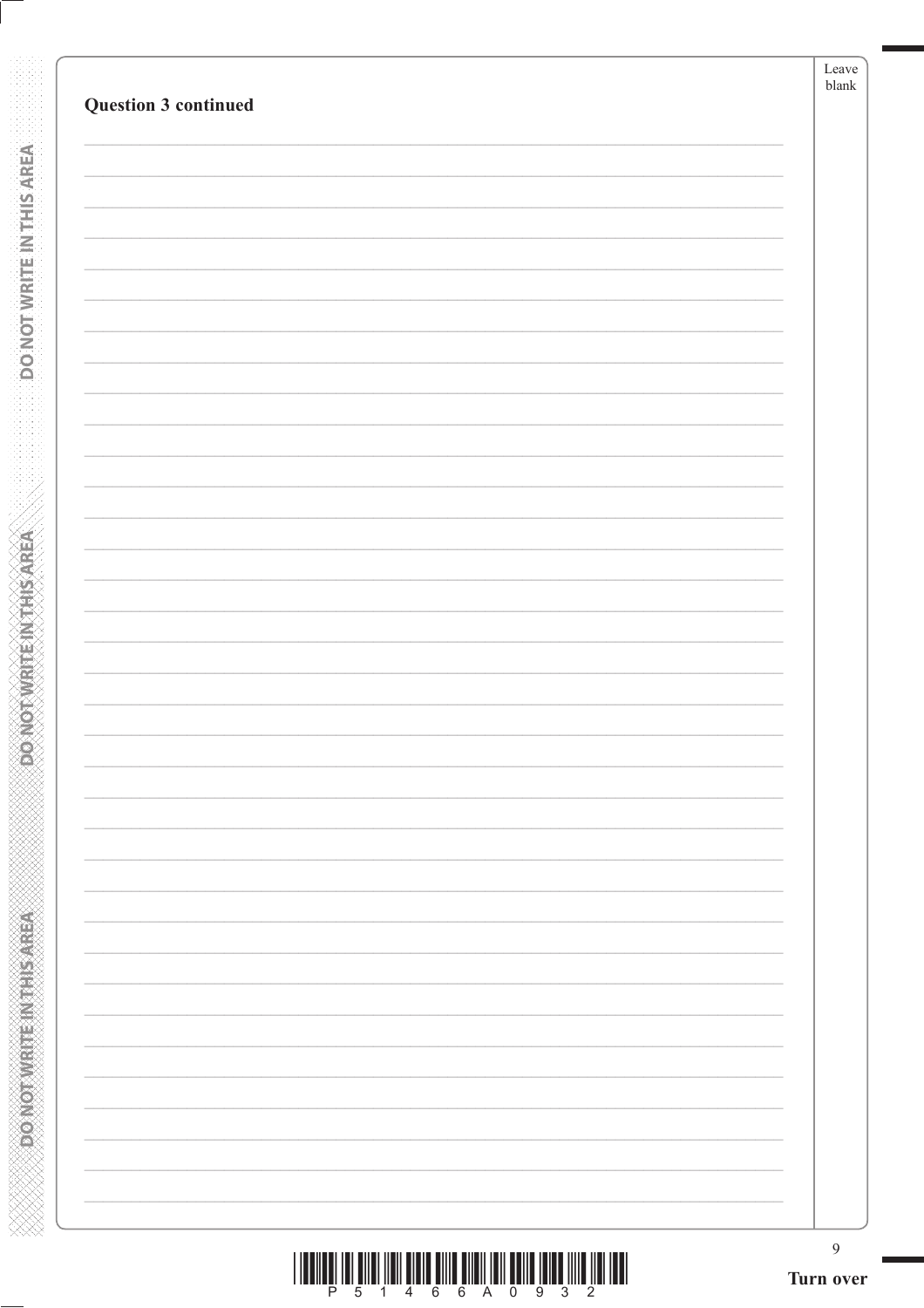| Question 3 continued | Leave<br>${\it blank}$ |
|----------------------|------------------------|
|                      |                        |
|                      |                        |
|                      |                        |
|                      |                        |
|                      |                        |
|                      |                        |
|                      |                        |
|                      |                        |
|                      |                        |
|                      |                        |
|                      |                        |
|                      |                        |
|                      |                        |
|                      |                        |
|                      |                        |
|                      |                        |
|                      |                        |
|                      |                        |
|                      |                        |
|                      |                        |
|                      |                        |
|                      |                        |
|                      |                        |
|                      |                        |
|                      |                        |
| $10\,$               |                        |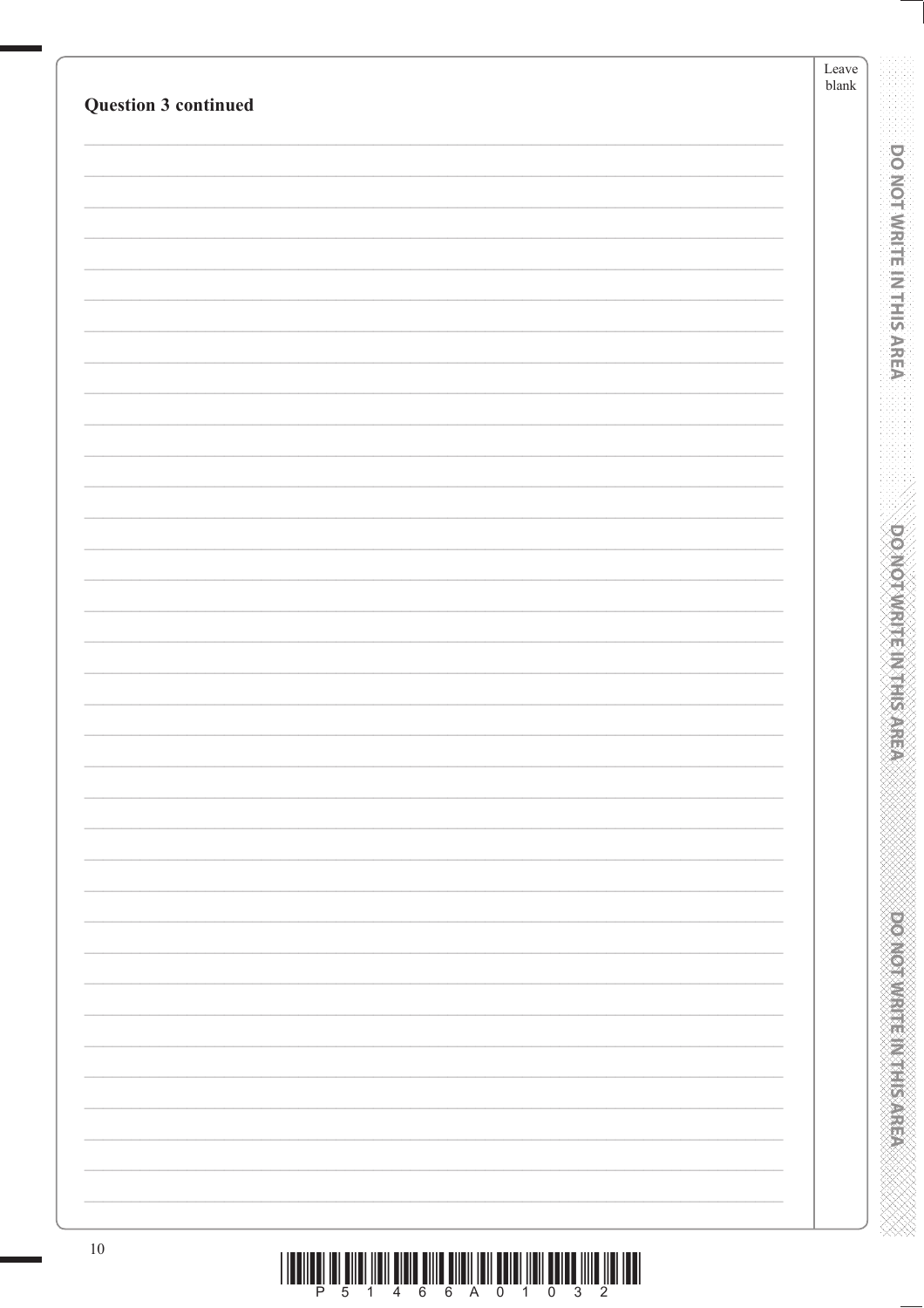| (Total 9 marks) |
|-----------------|

**DONOTWRITE INTHIS AREA** 

**ACTAINS IN THE THANKS CONCOR** 

XXXXXXXXXXXXXXXXXXXXXXXXXXXX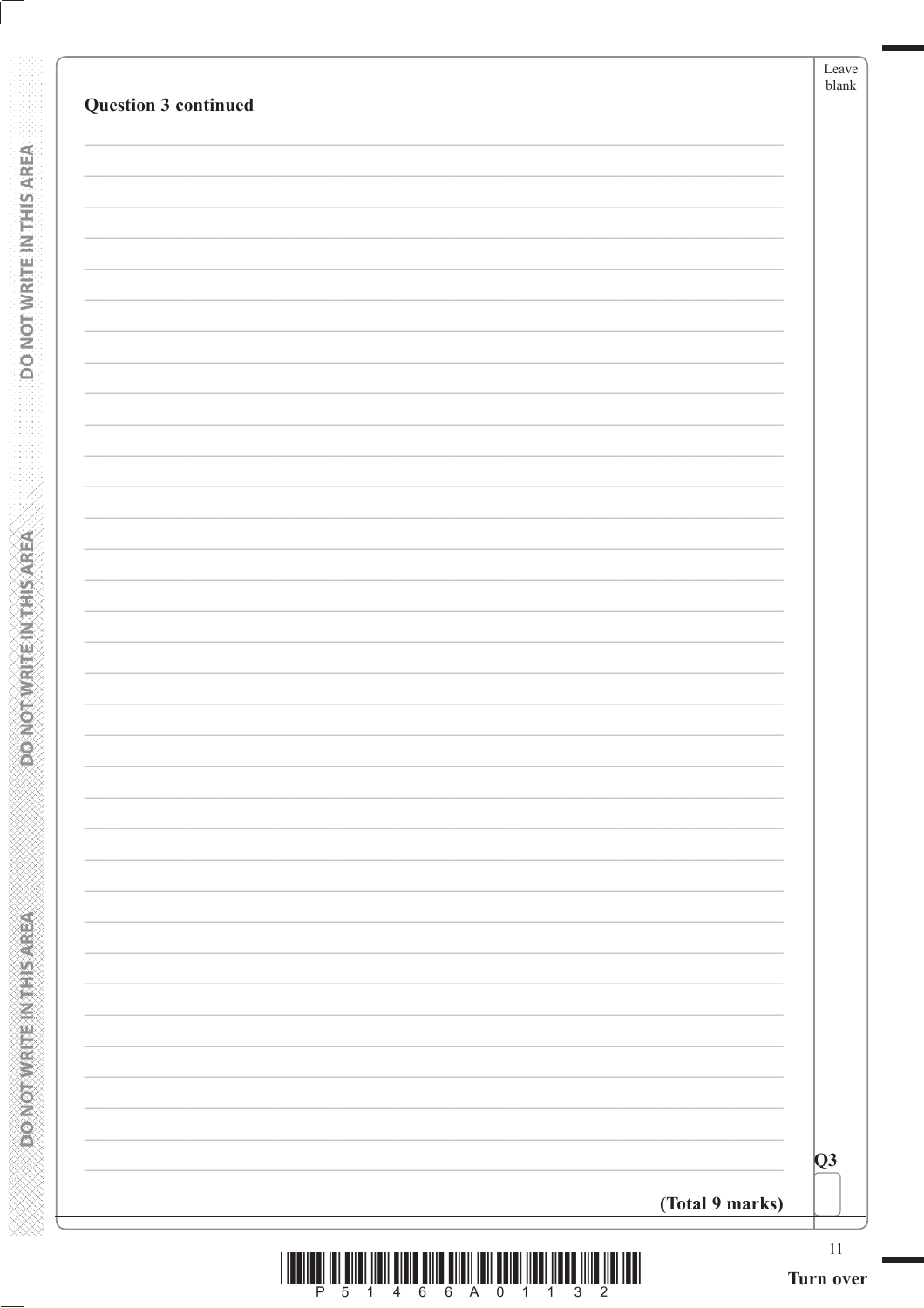| $ x^2-2  > 4x$ |     |  |
|----------------|-----|--|
|                | (7) |  |
|                |     |  |
|                |     |  |
|                |     |  |
|                |     |  |
|                |     |  |
|                |     |  |
|                |     |  |
|                |     |  |
|                |     |  |
|                |     |  |
|                |     |  |
|                |     |  |
|                |     |  |
|                |     |  |
|                |     |  |
|                |     |  |
|                |     |  |
|                |     |  |
|                |     |  |
|                |     |  |
|                |     |  |
|                |     |  |
|                |     |  |
|                |     |  |
|                |     |  |
|                |     |  |
|                |     |  |
|                |     |  |
|                |     |  |
|                |     |  |
|                |     |  |
|                |     |  |
|                |     |  |
|                |     |  |
|                |     |  |
|                |     |  |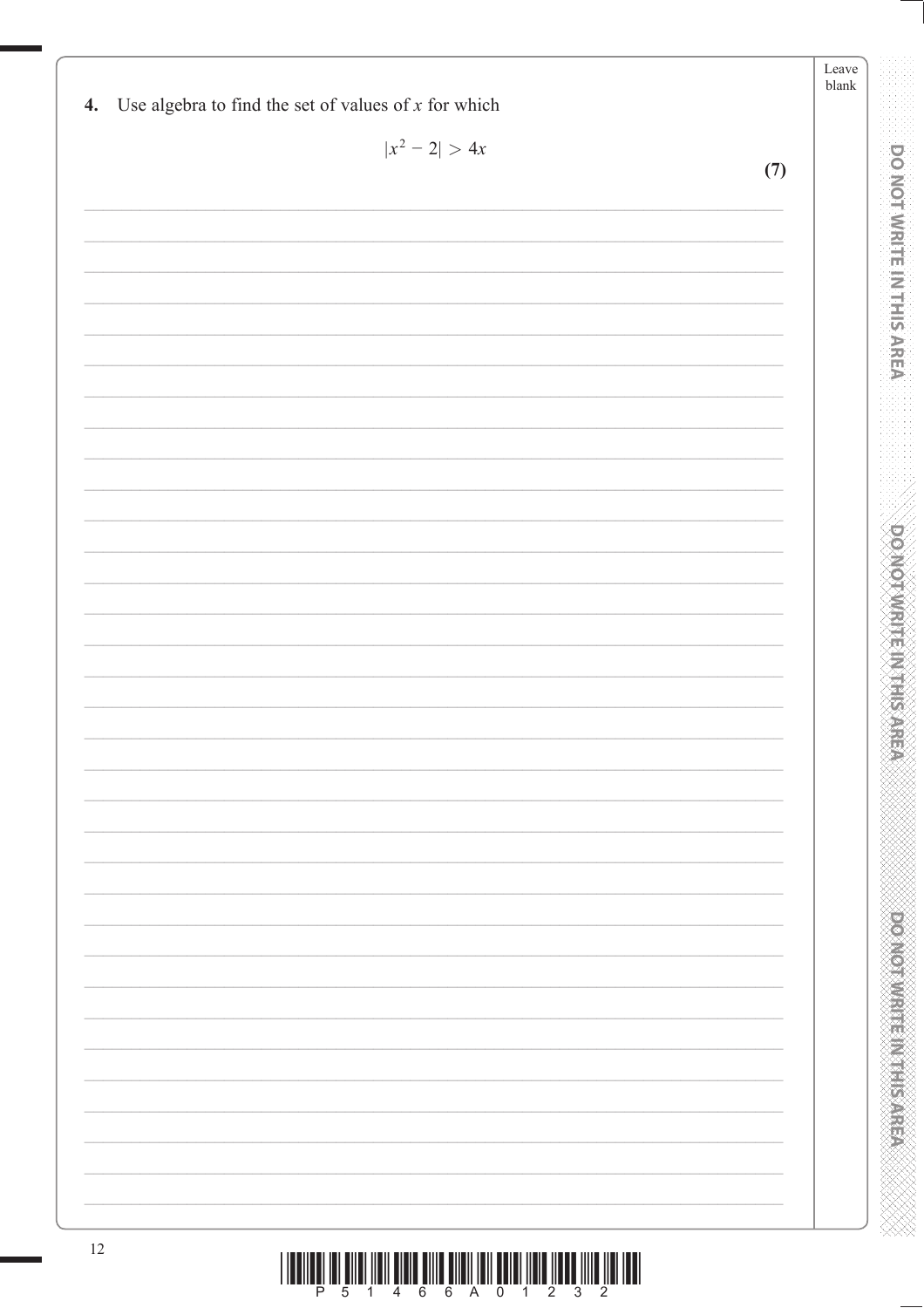| 13<br>Turn over |
|-----------------|
|                 |
|                 |
|                 |
|                 |
|                 |
|                 |
|                 |
|                 |
|                 |
|                 |
|                 |
|                 |
|                 |
|                 |
|                 |
|                 |
|                 |
|                 |
|                 |
|                 |
|                 |
|                 |
|                 |
|                 |
|                 |
|                 |
|                 |
|                 |
|                 |
|                 |
|                 |
|                 |
|                 |
|                 |
|                 |
|                 |
|                 |
|                 |
|                 |

**DONOTWEITEINTHIS AREA** 

**Expression what Elixabet Aristo** 

|  | <u>ILI I DI BILI ILI DI LE BILI DI LI BILI DI LI BILI DI LI BILI DI LI BILI DI LI BILI DI LI BILI DI LI BILI DI L</u> |  |  |  |  |  |  |
|--|-----------------------------------------------------------------------------------------------------------------------|--|--|--|--|--|--|
|  |                                                                                                                       |  |  |  |  |  |  |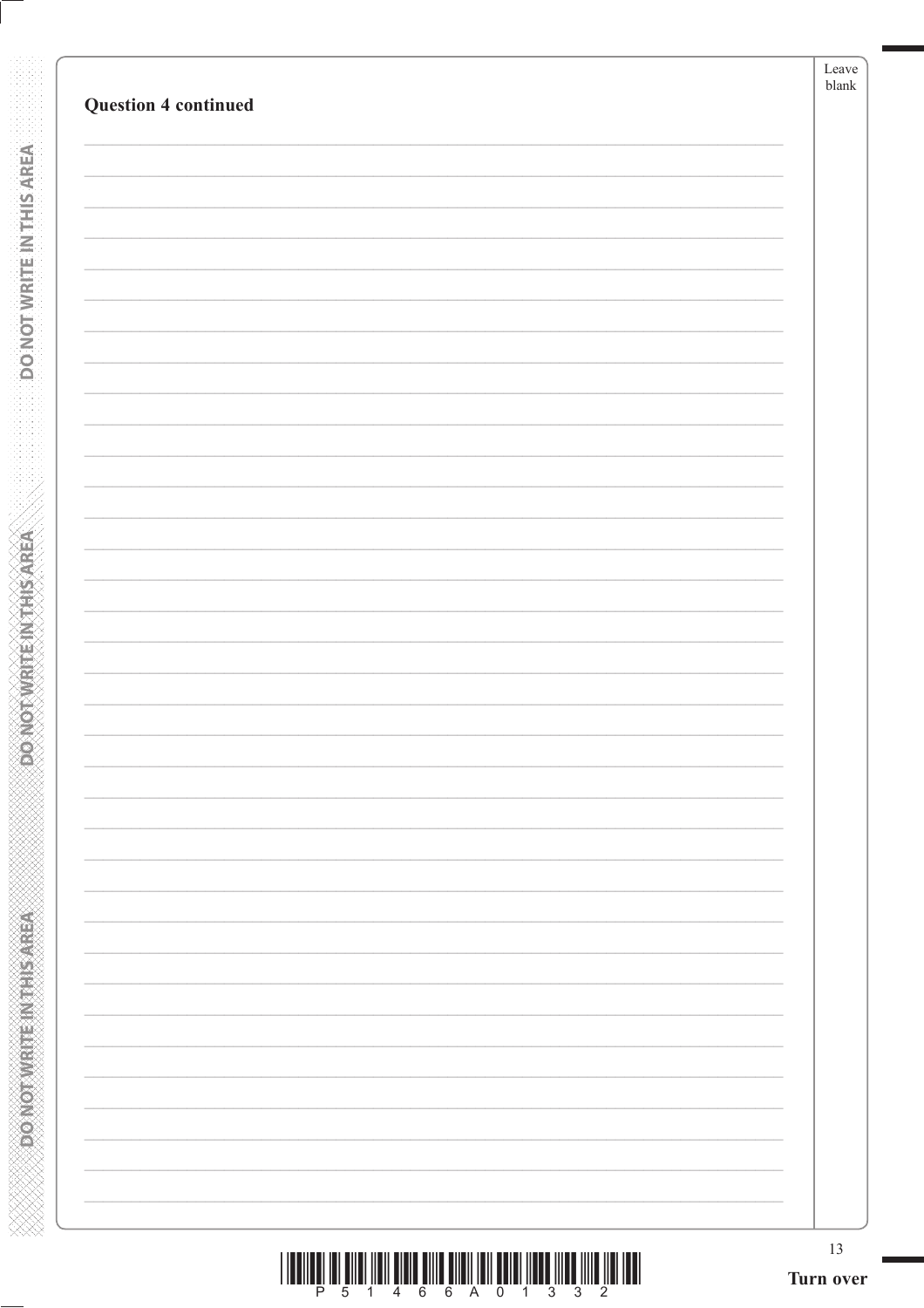| <b>Question 4 continued</b> | Leave<br>${\it blank}$ |
|-----------------------------|------------------------|
|                             |                        |
|                             |                        |
|                             |                        |
|                             |                        |
|                             |                        |
|                             |                        |
|                             |                        |
|                             |                        |
|                             |                        |
|                             |                        |
|                             |                        |
|                             |                        |
|                             |                        |
|                             |                        |
|                             |                        |
|                             |                        |
|                             |                        |
|                             |                        |
|                             |                        |
|                             |                        |
|                             |                        |
|                             |                        |
|                             |                        |
|                             |                        |
|                             |                        |
|                             |                        |
|                             |                        |
|                             |                        |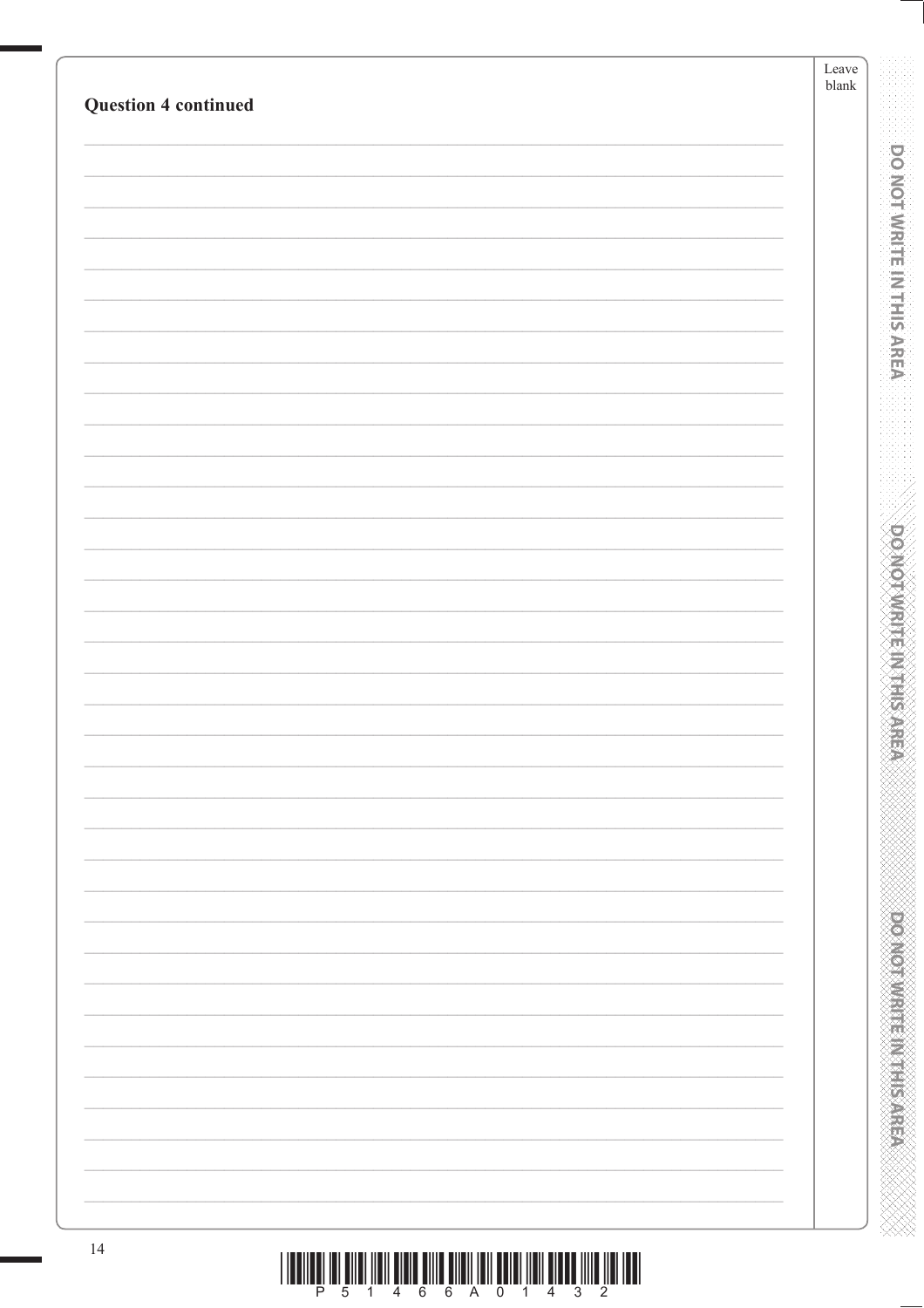| $\overline{Q4}$ |
|-----------------|

**DONOTWRITE INTHIS AREA** 

**PONOTWRITEINITHSAREA** 

**ANNAN ANNAN ANNAN ANNAN ANNAN ANN** 

 $\begin{array}{c} \text{if} \ \text{if} \ \text{if} \ \text{if} \ \text{if} \ \text{if} \ \text{if} \ \text{if} \ \text{if} \ \text{if} \ \text{if} \ \text{if} \ \text{if} \ \text{if} \ \text{if} \ \text{if} \ \text{if} \ \text{if} \ \text{if} \ \text{if} \ \text{if} \ \text{if} \ \text{if} \ \text{if} \ \text{if} \ \text{if} \ \text{if} \ \text{if} \ \text{if} \ \text{if} \ \text{if} \ \text{if} \ \text{if} \ \text{if} \ \text{if} \ \text{$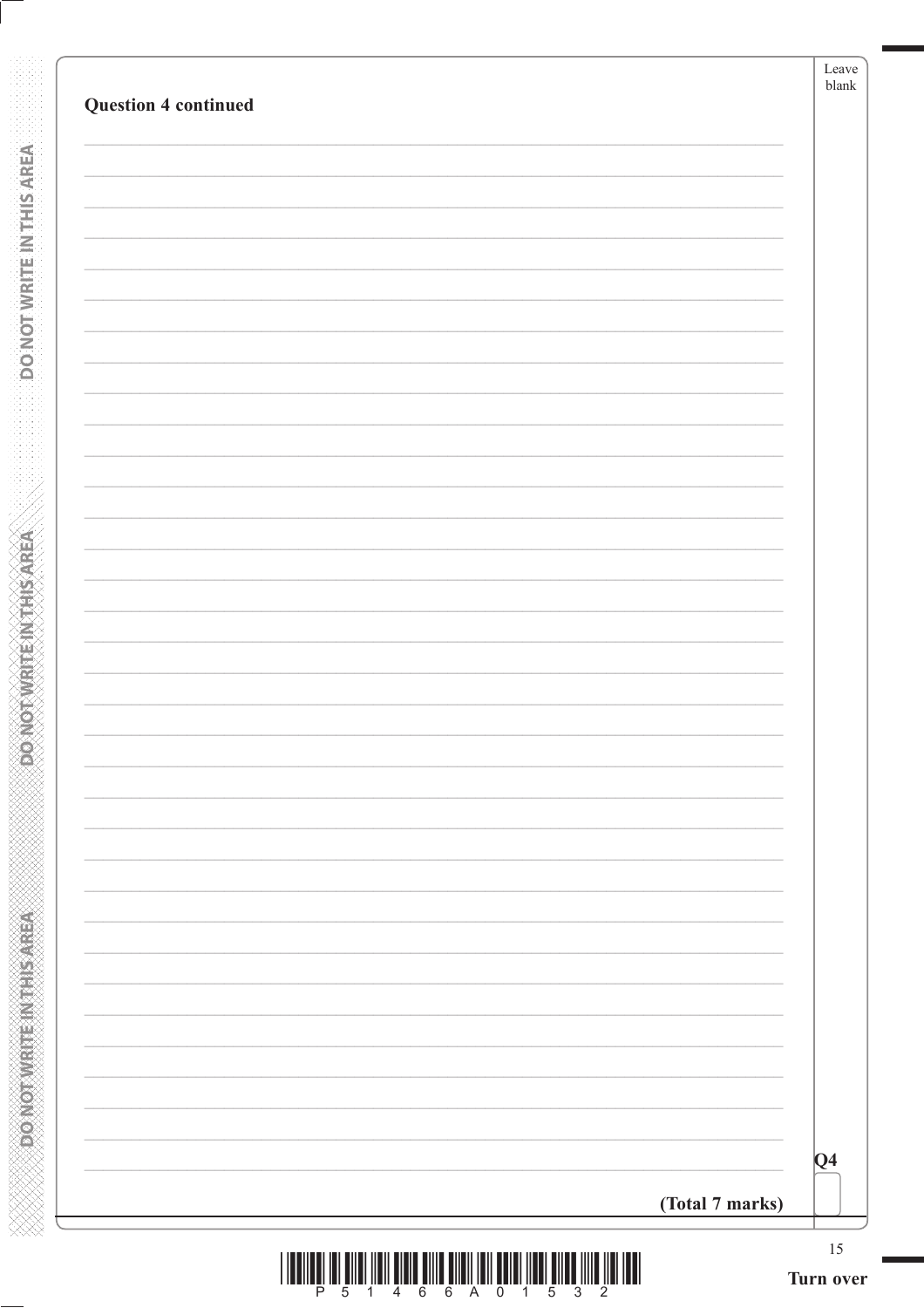5. 
$$
y \frac{d^2y}{dx^2} + 3x \frac{dy}{dx} - 3y^2 = 0
$$
  
\nGiven that at  $x = 0$ ,  $y = 2$  and  $\frac{dy}{dx} = 1$   
\n(a) show that, at  $x = 0$ ,  $\frac{d^3y}{dx^3} = \frac{3}{2}$   
\n(b) Find a series solution for y up to and including the term in  $x^3$  (3)

Leave blank

**DO NOT WRITE IN THIS AREA AREA** 

**ACTIVISTICAL CONTRACTOR**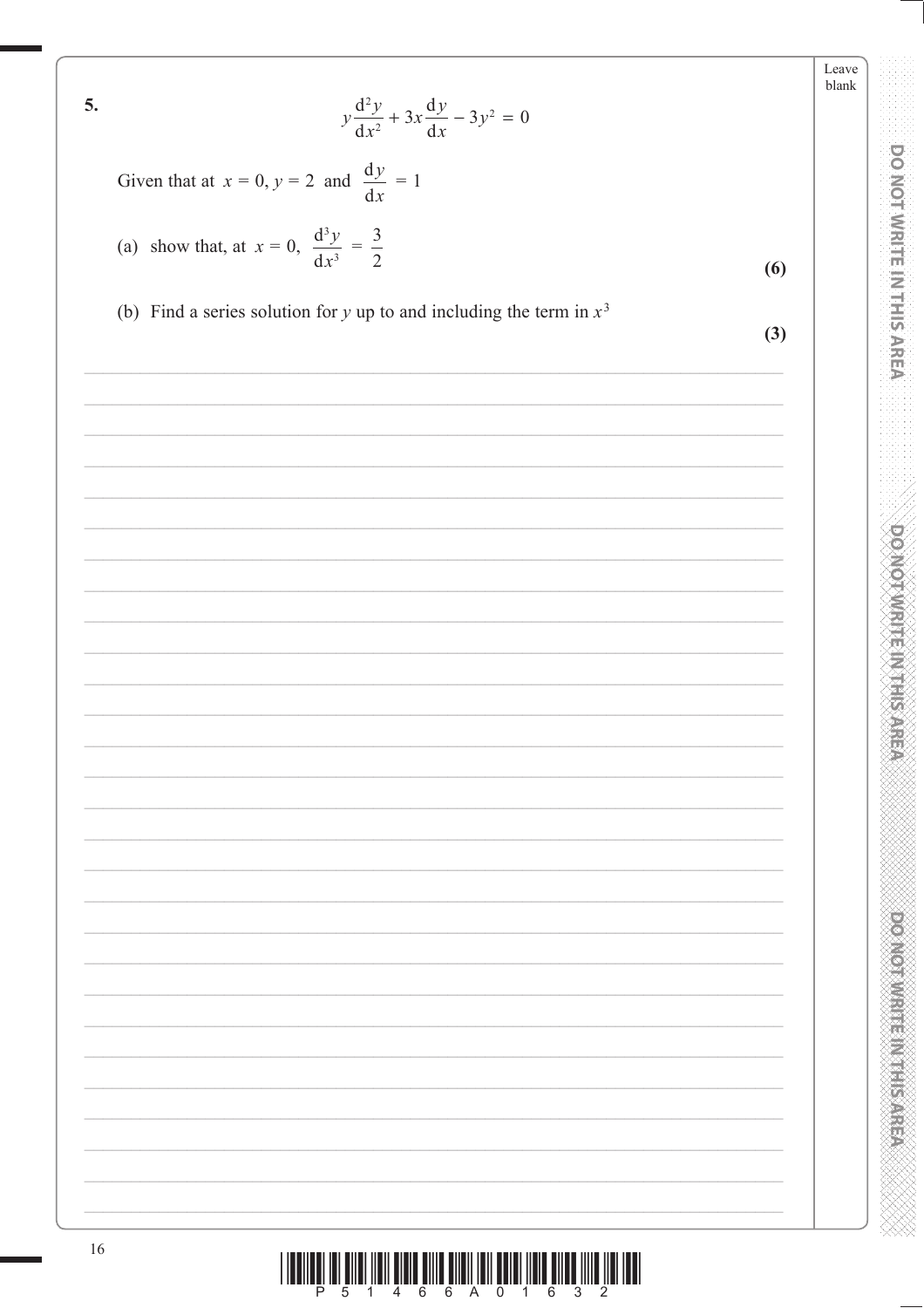| <b>Question 5 continued</b> | blank |
|-----------------------------|-------|

**DONOTWATE INTHIS AREA** 

**ASSESSMENT PRODUCTION** 

|  |  |  | P 5 1 4 6 6 A 0 1 7 3 2 |  |  |  |
|--|--|--|-------------------------|--|--|--|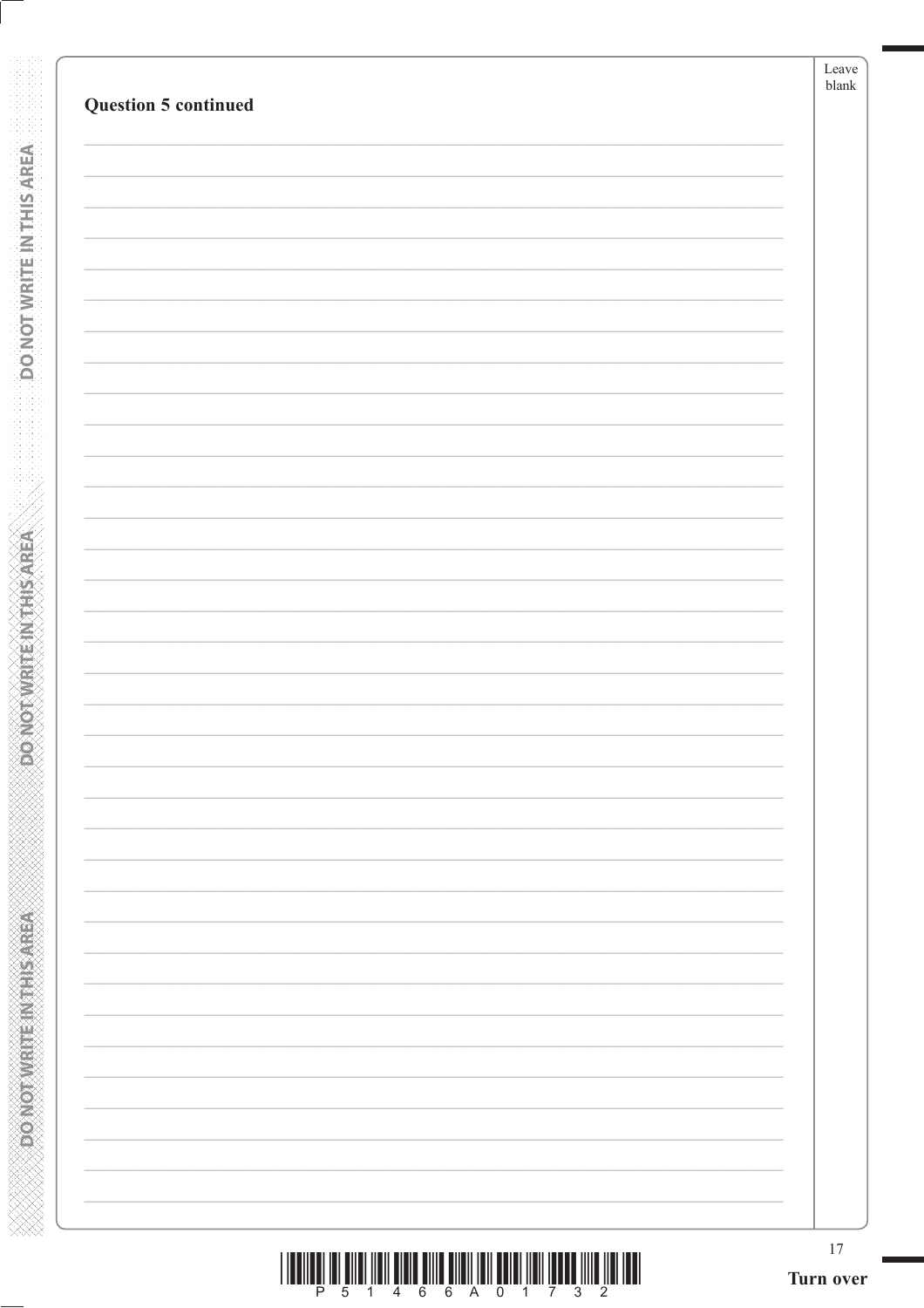| <b>Question 5 continued</b> | Leave<br>${\it blank}$ |
|-----------------------------|------------------------|
|                             |                        |
|                             |                        |
|                             |                        |
|                             |                        |
|                             |                        |
|                             |                        |
|                             |                        |
|                             |                        |
|                             |                        |
|                             |                        |
|                             |                        |
|                             |                        |
|                             |                        |
|                             |                        |
|                             |                        |
|                             |                        |
|                             |                        |
|                             |                        |
|                             |                        |
|                             |                        |
|                             |                        |
|                             |                        |
|                             |                        |
|                             |                        |
|                             |                        |
|                             |                        |
|                             |                        |
|                             |                        |
|                             |                        |
|                             |                        |
|                             |                        |
|                             |                        |
|                             |                        |
|                             |                        |
|                             |                        |
| $18\,$                      |                        |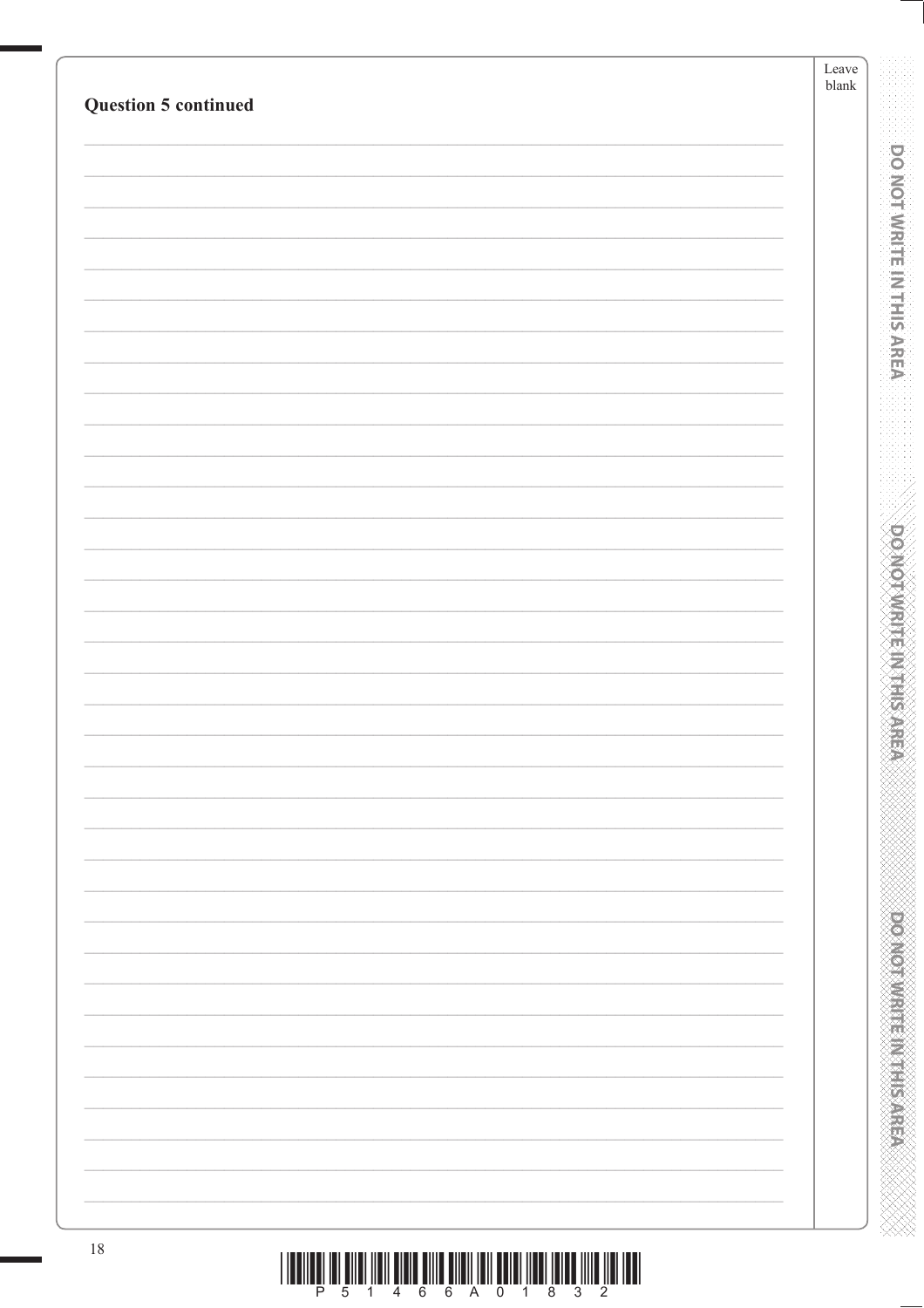| <b>Question 5 continued</b> |                 |                 |
|-----------------------------|-----------------|-----------------|
|                             |                 |                 |
|                             |                 |                 |
|                             |                 |                 |
|                             |                 |                 |
|                             |                 |                 |
|                             |                 |                 |
|                             |                 |                 |
|                             |                 |                 |
|                             |                 |                 |
|                             |                 |                 |
|                             |                 |                 |
|                             |                 |                 |
|                             |                 |                 |
|                             |                 |                 |
|                             |                 |                 |
|                             |                 |                 |
|                             |                 |                 |
|                             |                 |                 |
|                             |                 |                 |
|                             |                 |                 |
|                             |                 |                 |
|                             |                 | $\overline{Q5}$ |
|                             | (Total 9 marks) |                 |

**DONOTWRITE INTHIS AREA** 

**PONOTWRITEINITHSAREA** 

**ANNAN ANNAN ANNAN ANNAN ANNAN ANN**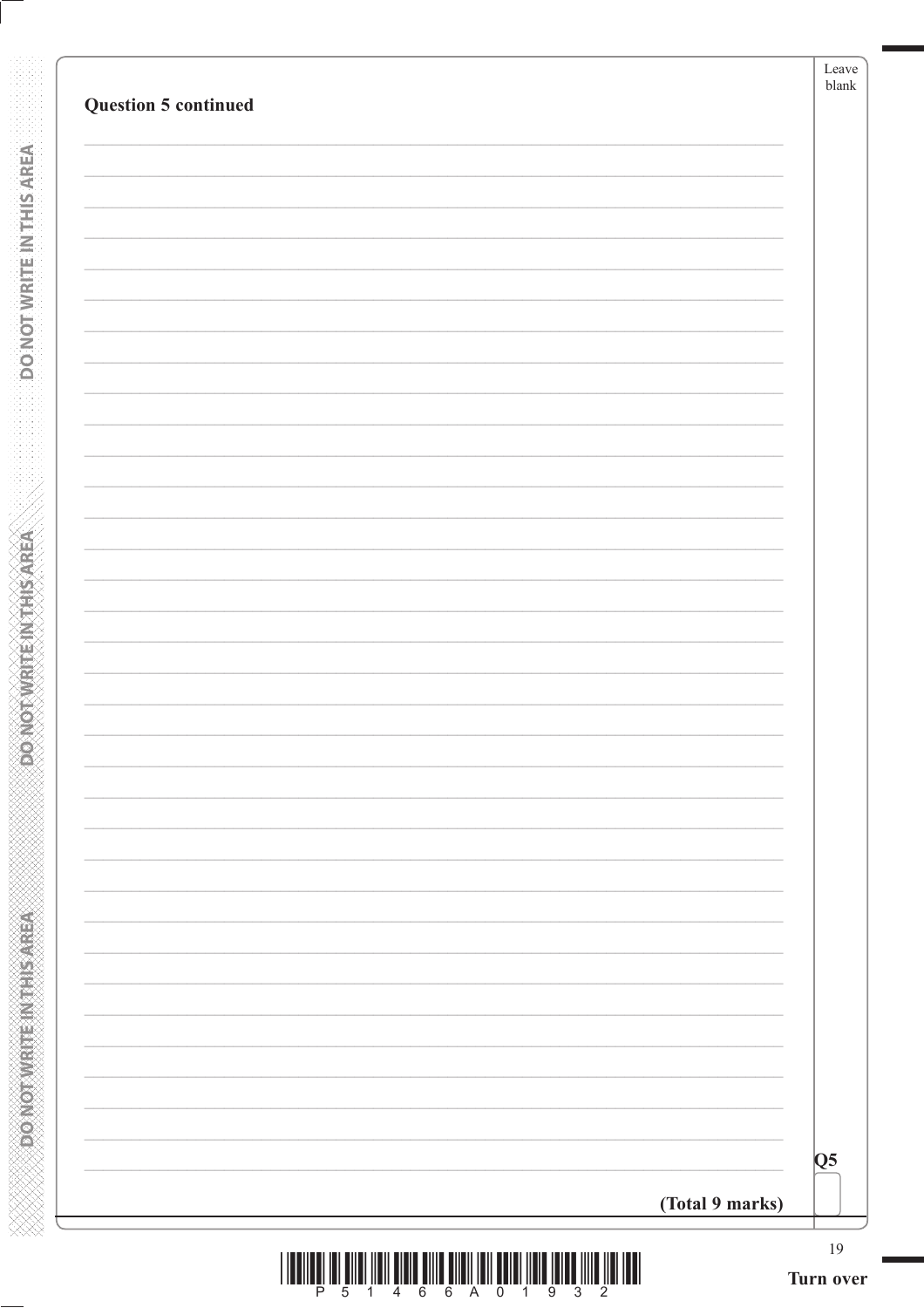(a) Find the general solution of the differential equation 6.

$$
6\frac{d^2y}{dx^2} + 5\frac{dy}{dx} - 6y = x - 6x^2
$$
 (8)

(b) Find the particular solution for which  $y = 0$  and  $\frac{dy}{dx} = \frac{3}{2}$  when  $x = 0$  $(5)$ 

| $20\,$ |  |  |
|--------|--|--|
|        |  |  |
|        |  |  |
|        |  |  |
|        |  |  |
|        |  |  |
|        |  |  |
|        |  |  |
|        |  |  |
|        |  |  |
|        |  |  |
|        |  |  |
|        |  |  |
|        |  |  |
|        |  |  |
|        |  |  |
|        |  |  |
|        |  |  |
|        |  |  |
|        |  |  |
|        |  |  |
|        |  |  |
|        |  |  |
|        |  |  |
|        |  |  |
|        |  |  |
|        |  |  |
|        |  |  |
|        |  |  |
|        |  |  |
|        |  |  |
|        |  |  |
|        |  |  |
|        |  |  |
|        |  |  |
|        |  |  |
|        |  |  |

 $\textcolor{red}{\textbf{|||||_{\textbf{||}}||_{\textbf{||}}}} \textcolor{red}{||| \textbf{||} ||_{\textbf{||}} \textbf{||} \textbf{||} \textbf{||} \textbf{||} \textbf{||} \textbf{||} \textbf{||} \textbf{||} \textbf{||} \textbf{||} \textbf{||} \textbf{||} \textbf{||} \textbf{||} \textbf{||} \textbf{||} \textbf{||} \textbf{||} \textbf{||} \textbf{||} \textbf{||} \textbf{||} \textbf{||} \textbf{||} \textbf{||} \textbf{||} \textbf{||} \textbf{||} }$ 

**DO MOT WRITE IN THIS AREA** 

Leave blank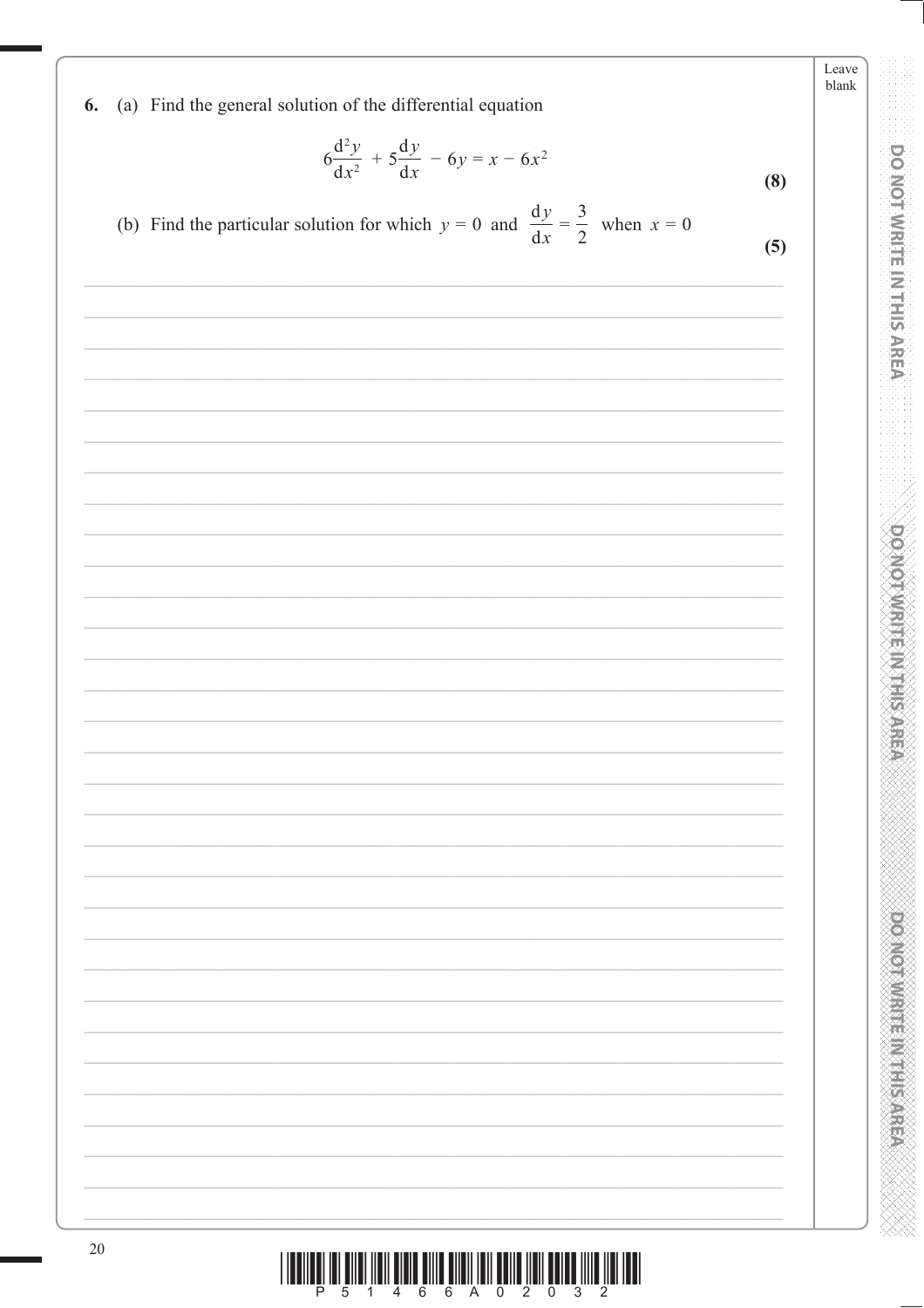**DONOTWEITEINTHIS AREA** 

**DONOTWRITEINTHIS AREA**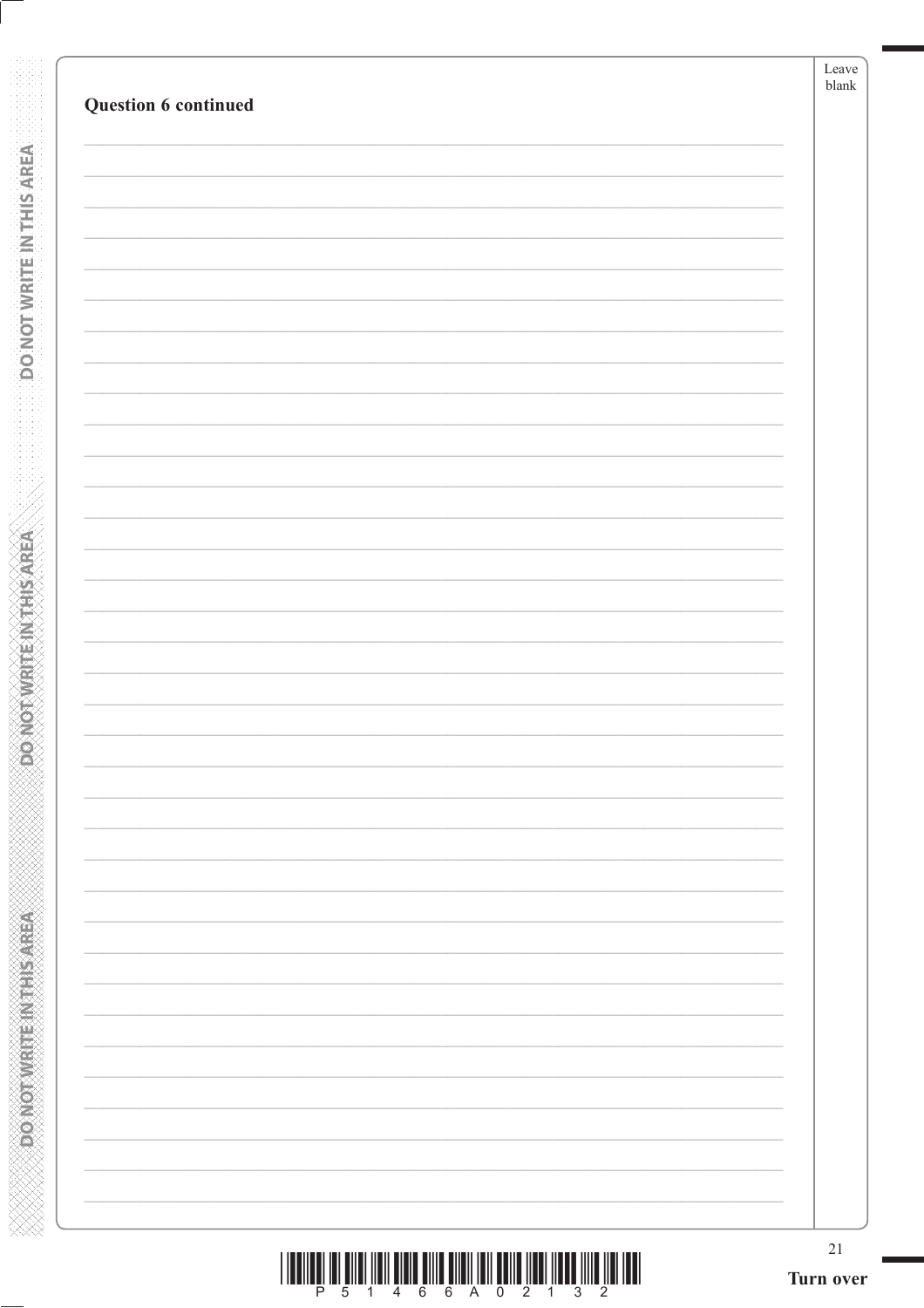| Question 6 continued | ${\rm Leave}$<br>$\ensuremath{\mathit{blank}}$ |
|----------------------|------------------------------------------------|
|                      |                                                |
|                      |                                                |
|                      |                                                |
|                      |                                                |
|                      |                                                |
|                      |                                                |
|                      |                                                |
|                      |                                                |
|                      |                                                |
|                      |                                                |
|                      |                                                |
|                      |                                                |
|                      |                                                |
|                      |                                                |
|                      |                                                |
|                      |                                                |
|                      |                                                |
|                      |                                                |
|                      |                                                |
|                      |                                                |
|                      |                                                |
|                      |                                                |
|                      |                                                |
|                      |                                                |
|                      |                                                |
|                      |                                                |
|                      |                                                |
|                      |                                                |
|                      |                                                |
|                      |                                                |
|                      |                                                |
|                      |                                                |
|                      |                                                |
|                      |                                                |
|                      |                                                |
|                      |                                                |
|                      |                                                |
|                      |                                                |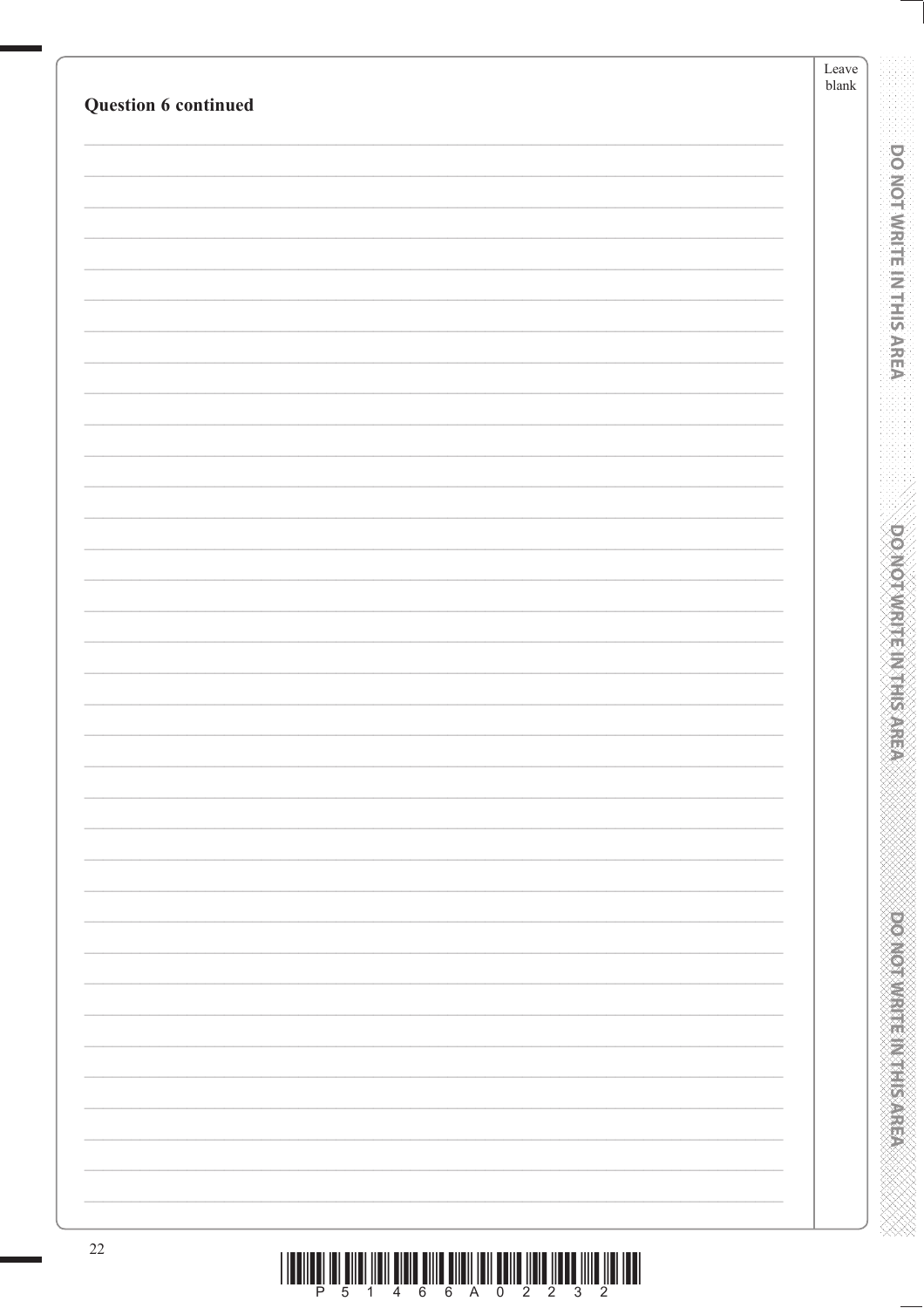**DONOTWRITEINTHISAREA** 

**POINOT WRITEIN THIS AREA** 

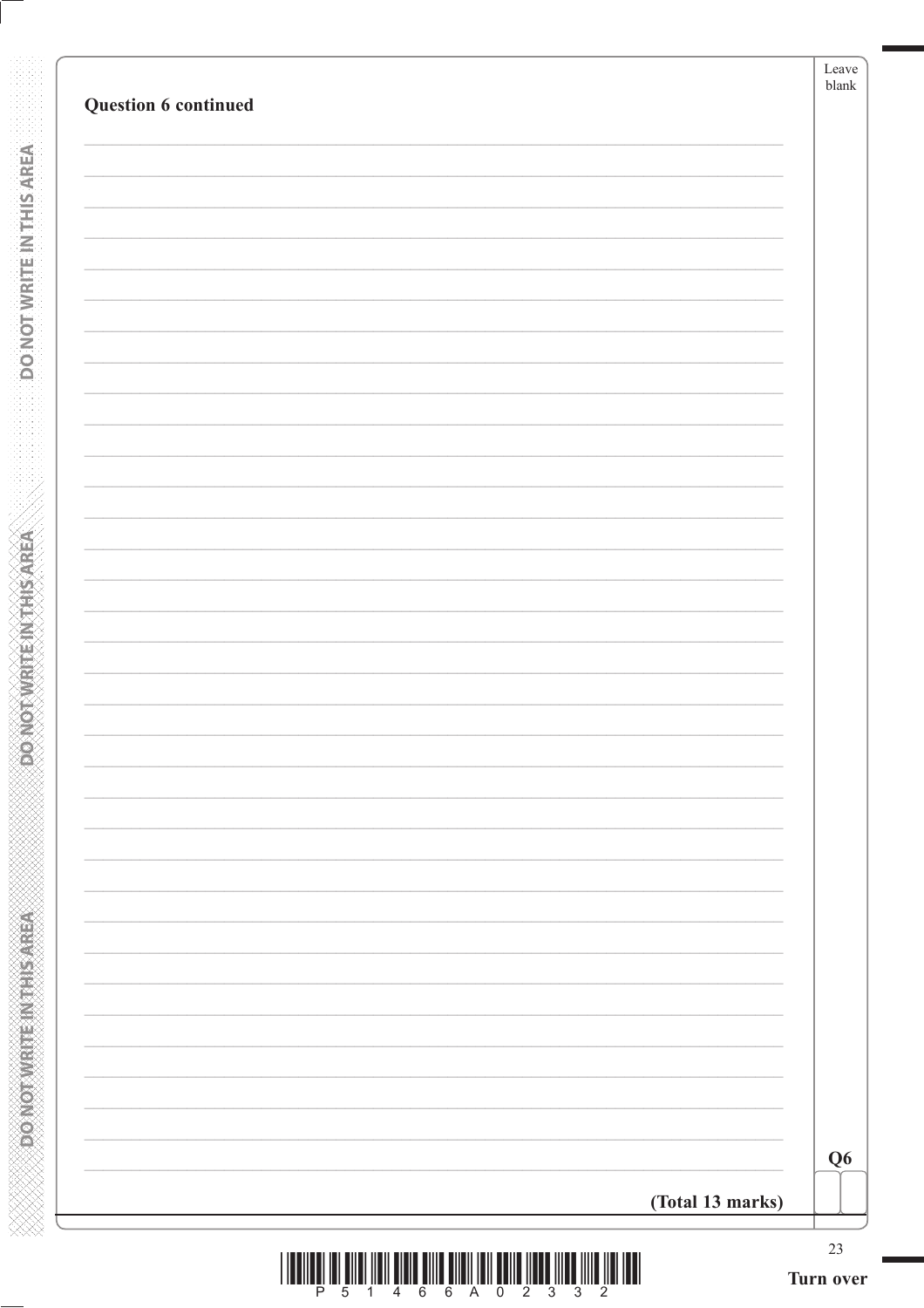Leave blank

**DOMOTHMENT ENGINEER** 





The curve  $C$  shown in Figure 1 has polar equation

 $r = 2 + \sqrt{3}\cos\theta$ ,  $0 \leqslant \theta < 2\pi$ 

The tangent to  $C$  at the point  $P$  is parallel to the initial line.

- (a) Show that  $OP = \frac{1}{2}(3 + \sqrt{7})$  $(6)$
- (b) Find the exact area enclosed by the curve  $C$ .

 $(6)$ 

Ш P

 $\overline{7}$ .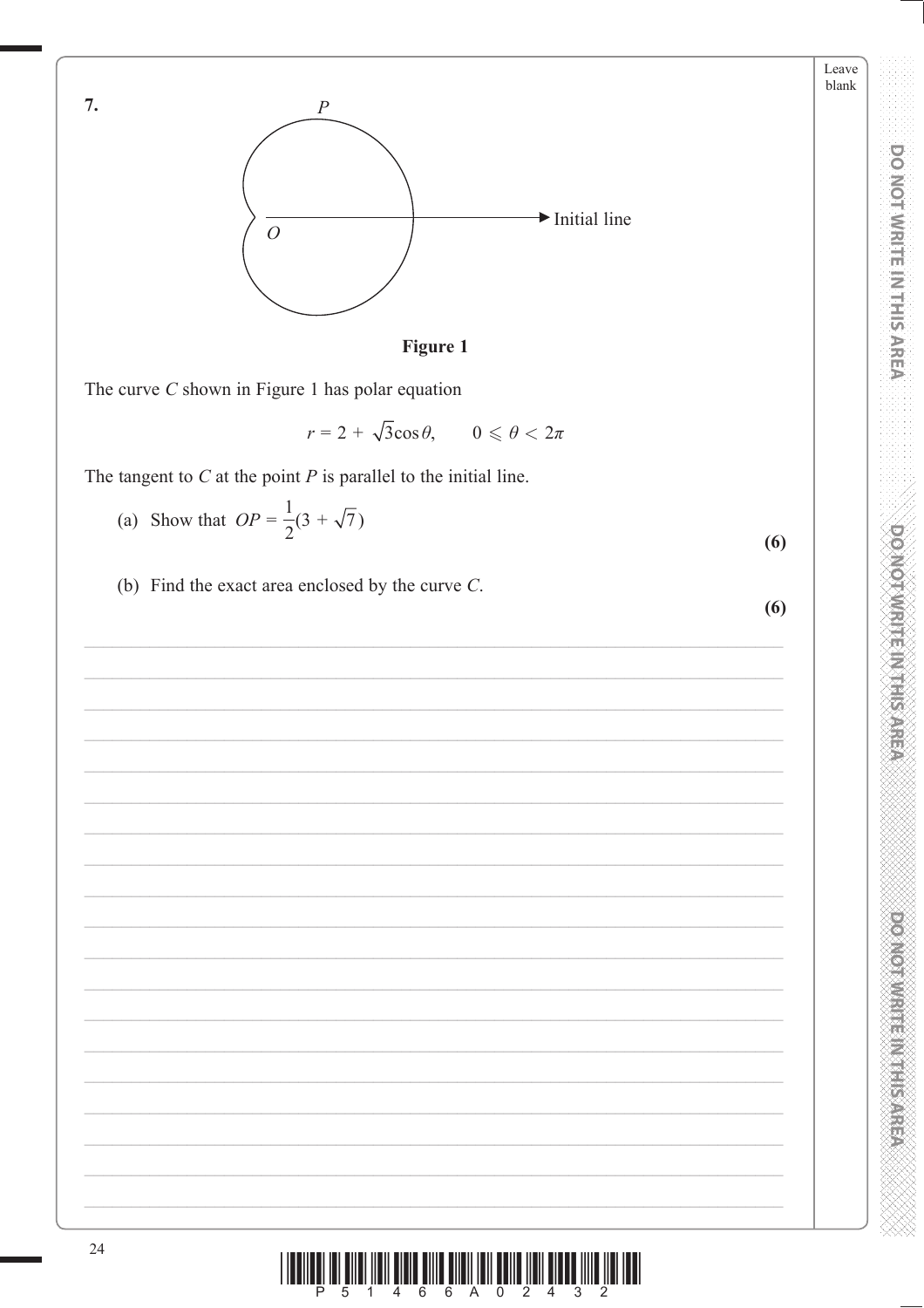|  | $25\,$<br>Turn over |
|--|---------------------|
|  |                     |
|  |                     |
|  |                     |
|  |                     |
|  |                     |
|  |                     |
|  |                     |
|  |                     |
|  |                     |
|  |                     |
|  |                     |
|  |                     |
|  |                     |
|  |                     |
|  |                     |
|  |                     |
|  |                     |
|  |                     |
|  |                     |
|  |                     |
|  |                     |
|  |                     |
|  |                     |
|  |                     |
|  |                     |
|  |                     |

**DONOTWEITEINTHIS AREA** 

**Expression what Elixabet Aristo** 

| <u> III Alian Alian Alian Alian Alian Alian Alian Alian Alian Alian Alian Alian Alian Alian Alian Alian Alian Ali</u> |  |  |  |  |  |  |
|-----------------------------------------------------------------------------------------------------------------------|--|--|--|--|--|--|
|                                                                                                                       |  |  |  |  |  |  |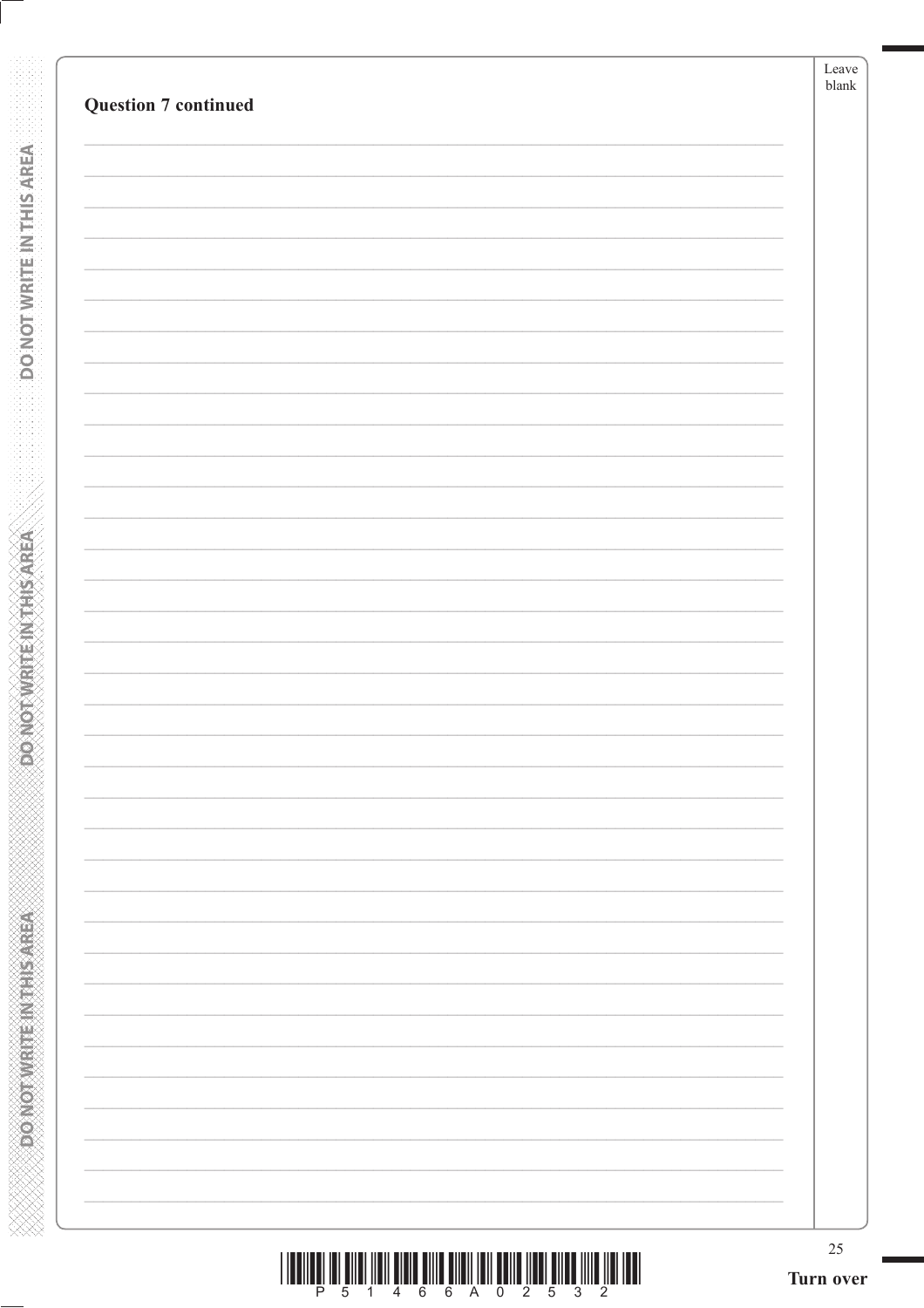| <b>Question 7 continued</b> | Leave<br>${\tt blank}$ |
|-----------------------------|------------------------|
|                             |                        |
|                             |                        |
|                             |                        |
|                             |                        |
|                             |                        |
|                             |                        |
|                             |                        |
|                             |                        |
|                             |                        |
|                             |                        |
|                             |                        |
|                             |                        |
|                             |                        |
|                             |                        |
|                             |                        |
|                             |                        |
|                             |                        |
|                             |                        |
|                             |                        |
|                             |                        |
|                             |                        |
|                             |                        |
|                             |                        |
|                             |                        |
|                             |                        |
|                             |                        |
|                             |                        |
|                             |                        |
|                             |                        |
|                             |                        |
|                             |                        |
|                             |                        |
|                             |                        |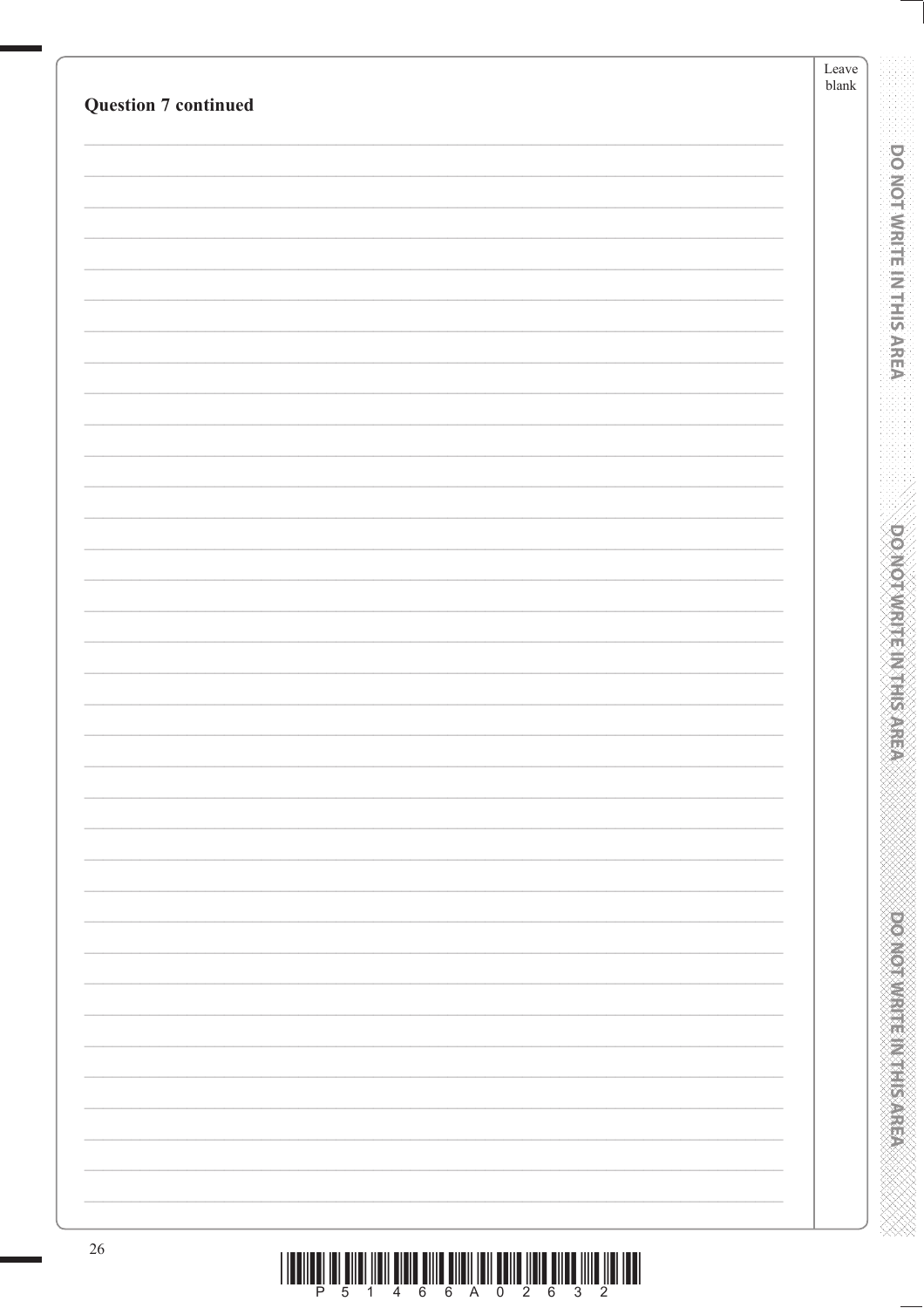**DONOTWRITE INTHIS AREA** 

**PONOTWRITEINITHSAREA** 

**XXXXXXXXXXXXXXXXXXXXXXXXXXXXX**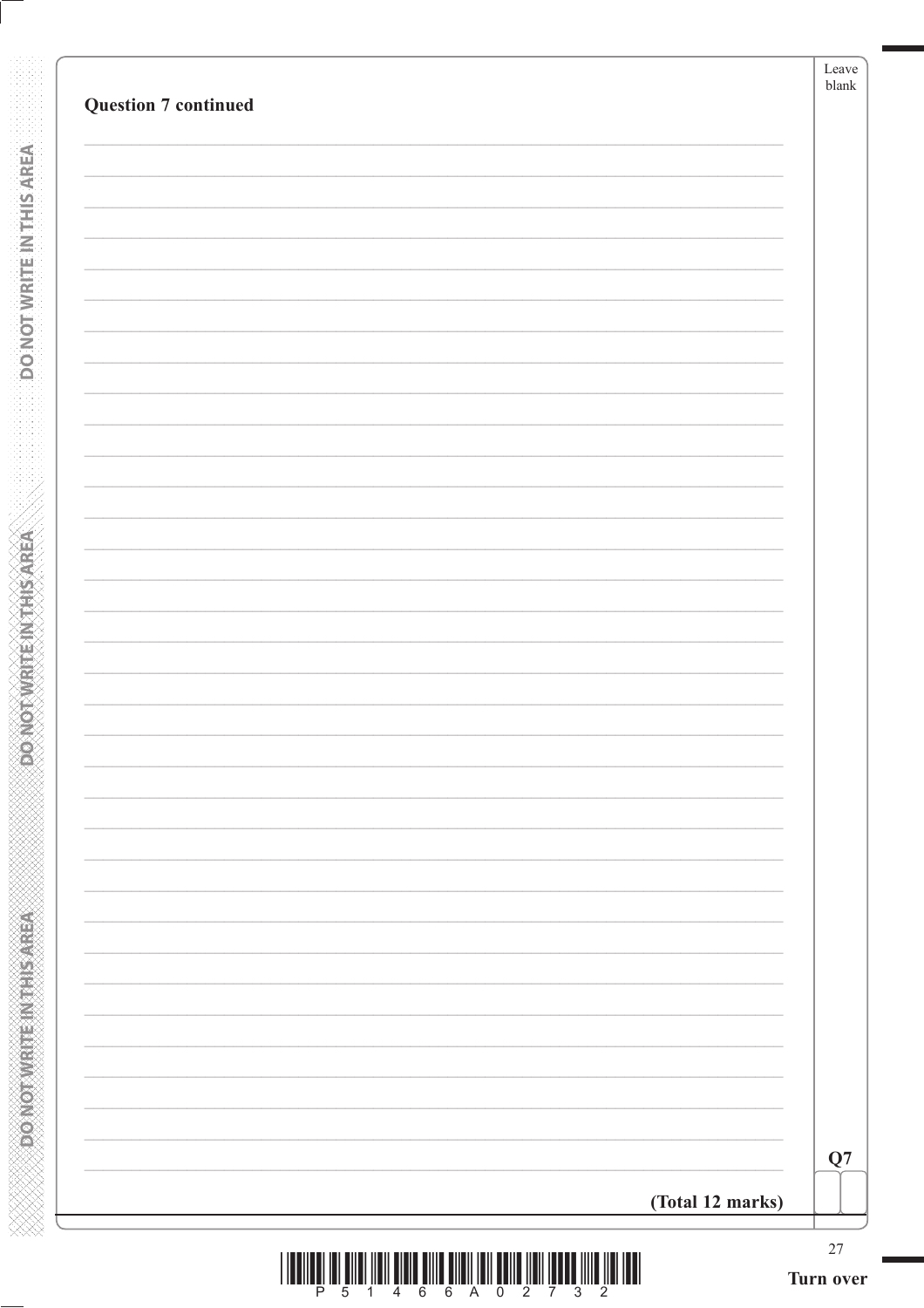| (a) Using the substitution $t = x^2$ , or otherwise, find |  |
|-----------------------------------------------------------|--|
|-----------------------------------------------------------|--|

$$
\int 2x^5 e^{-x^2} dx
$$
 (6)

(b) Hence find the general solution of the differential equation

$$
x\frac{\mathrm{d}y}{\mathrm{d}x} + 4y = 2x^2 \mathrm{e}^{-x^2}
$$

giving your answer in the form  $y = f(x)$ .

Given that  $y = 0$  when  $x = 1$ 

8.

(c) find the particular solution of this differential equation, giving your solution in the form  $y = f(x)$ .

 $(3)$ 

 $(4)$ 

Leave blank

**DO NOT WRITE IN THIS AREA** 

**DOMOTAMENT AT HIS AREA** 

**DOOMOTOWREE MEETINGS**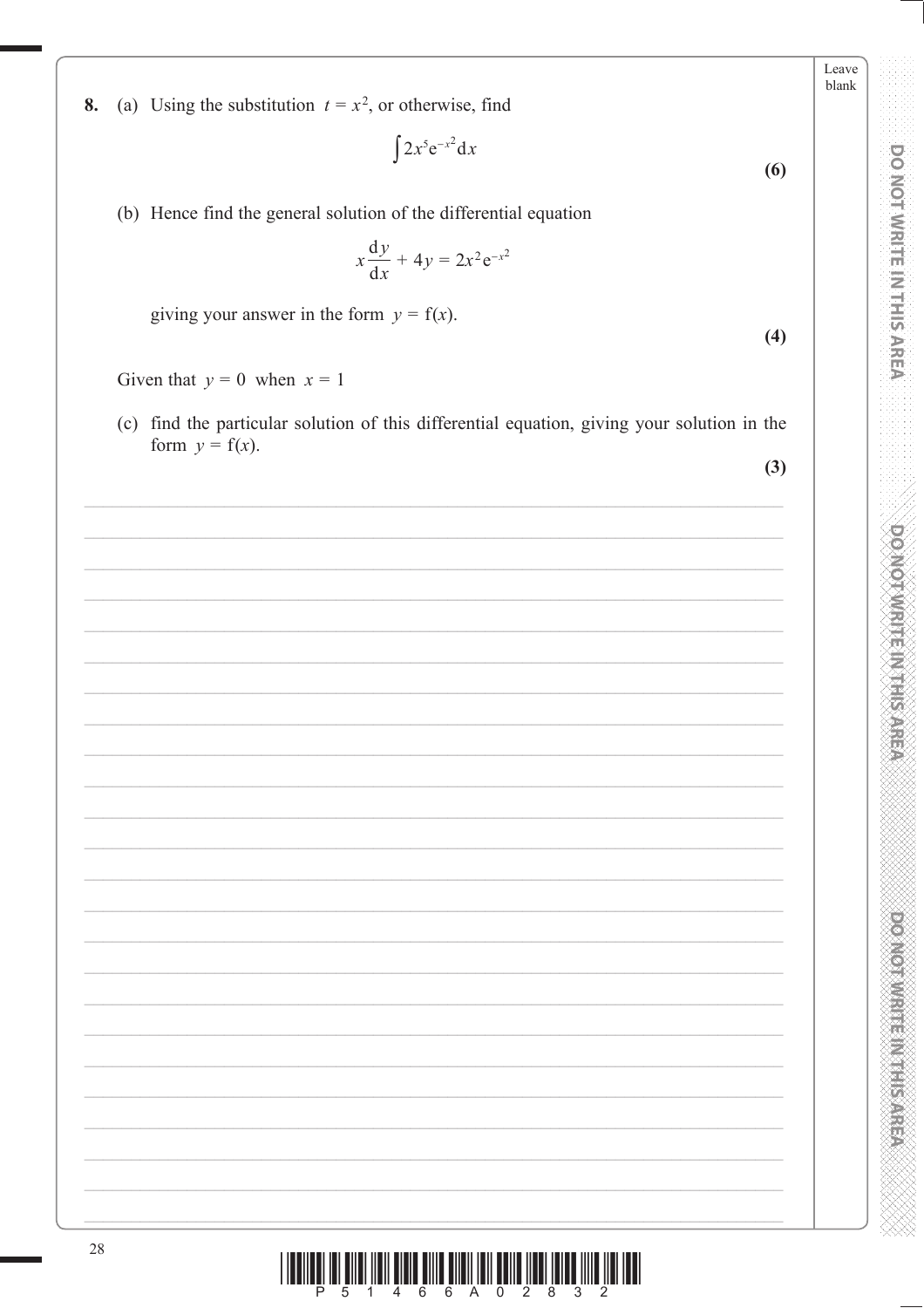**BONOTWATEINTHIS AREA** 

**ESPANDAMENT EIN THIS AREA**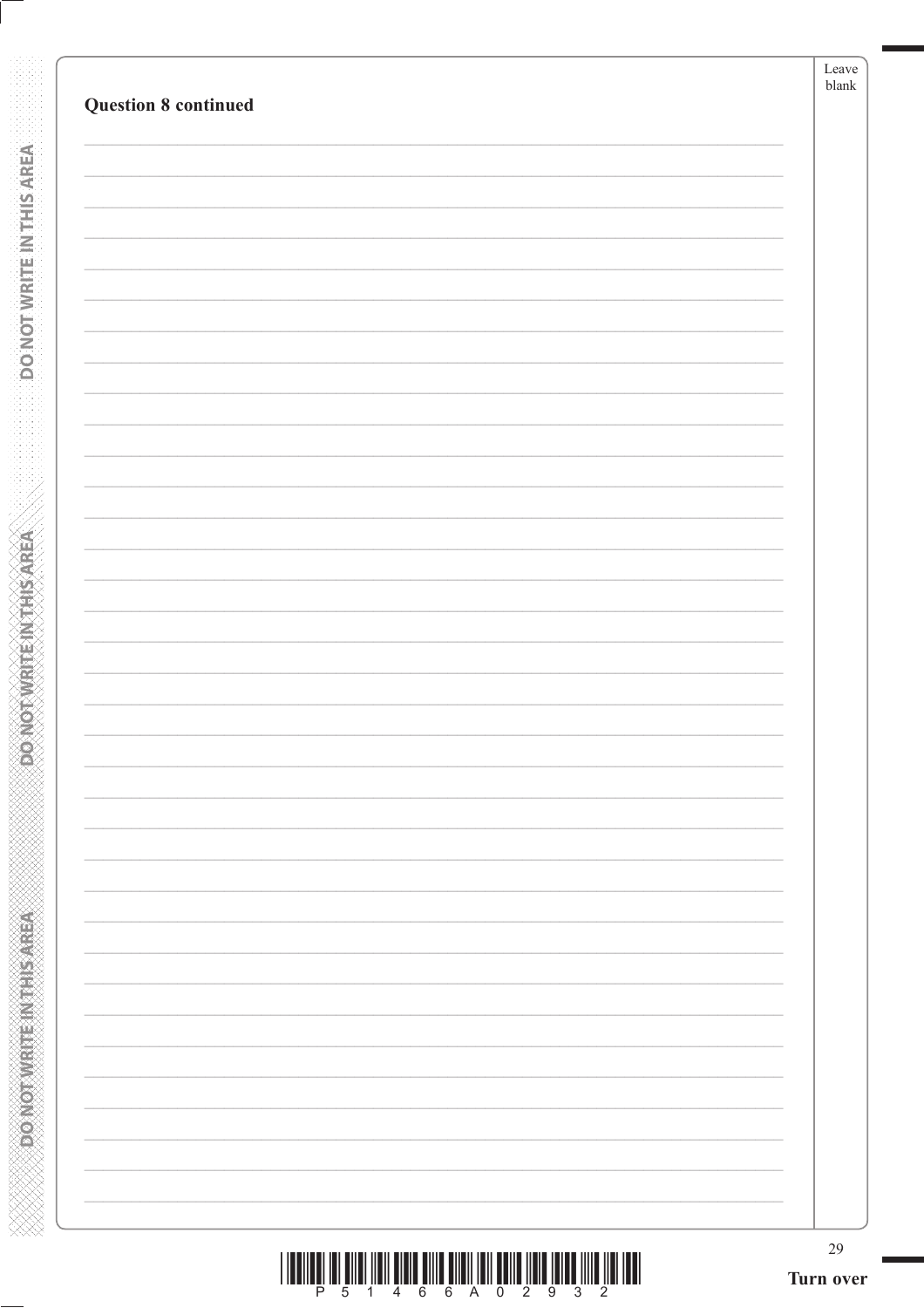|                             |  | Leave<br>${\tt blank}$ |
|-----------------------------|--|------------------------|
| <b>Question 8 continued</b> |  |                        |
|                             |  |                        |
|                             |  |                        |
|                             |  |                        |
|                             |  |                        |
|                             |  |                        |
|                             |  |                        |
|                             |  |                        |
|                             |  |                        |
|                             |  |                        |
|                             |  |                        |
|                             |  |                        |
|                             |  |                        |
|                             |  |                        |
|                             |  |                        |
|                             |  |                        |
|                             |  |                        |
|                             |  |                        |
|                             |  |                        |
|                             |  |                        |
|                             |  |                        |
|                             |  |                        |
|                             |  |                        |
|                             |  |                        |
|                             |  |                        |
|                             |  |                        |
|                             |  |                        |
|                             |  |                        |
|                             |  |                        |
|                             |  |                        |
|                             |  |                        |
|                             |  |                        |
|                             |  |                        |
|                             |  |                        |

 $\begin{array}{c} \hbox{||ll}{\quad \ \ \, ||{\bf u}||^2_{\ \ \, ||{\bf u}||^2_{\ \ \, ||{\bf u}||^2_{\ \ \, ||{\bf u}||^2_{\ \ \, ||{\bf u}||^2_{\ \ \, ||{\bf u}||^2_{\ \ \, ||{\bf u}||^2_{\ \ \, ||{\bf u}||^2_{\ \ \, ||{\bf u}||^2_{\ \ \, ||{\bf u}||^2_{\ \ \, ||{\bf u}||^2_{\ \ \, ||{\bf u}||^2_{\ \ \, ||{\bf u}||^2_{\ \ \, ||{\bf$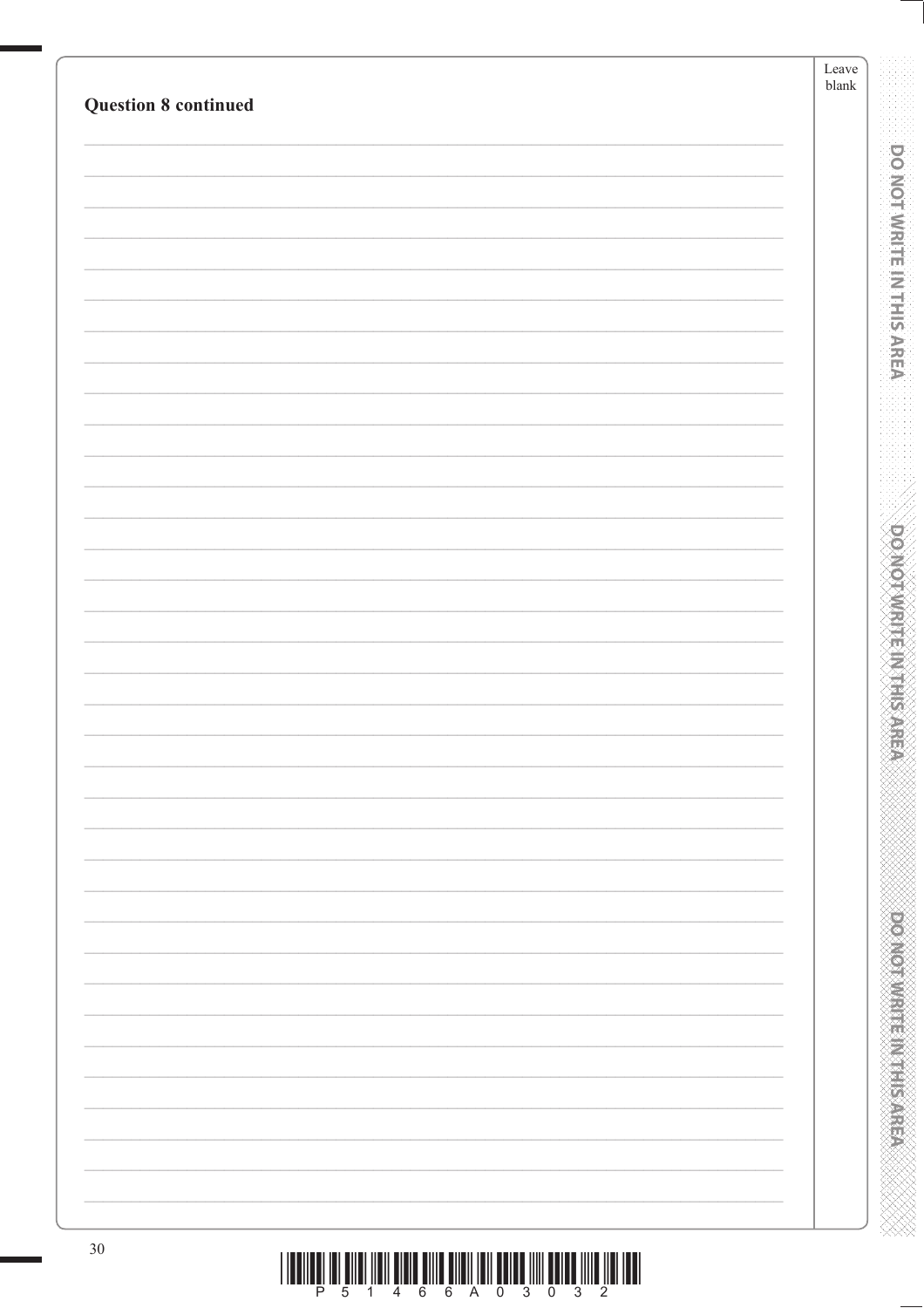**DONOTWEITEINTHIS AREA** 

**Expression what Elixabet Aristo**